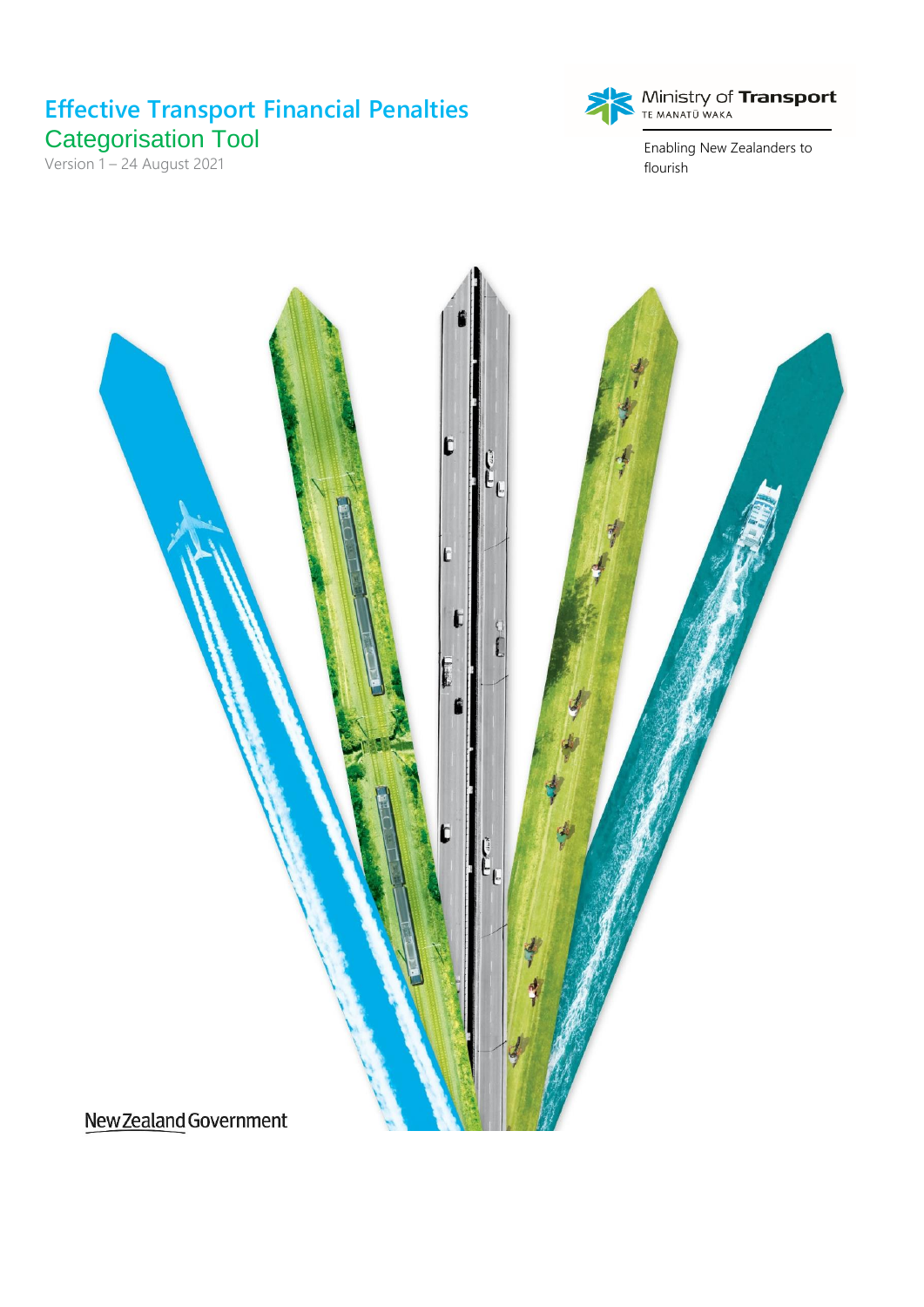# **Table of Contents**

| Section 1: Background, principles and categorisation informing the Tool5            |  |
|-------------------------------------------------------------------------------------|--|
|                                                                                     |  |
|                                                                                     |  |
|                                                                                     |  |
|                                                                                     |  |
|                                                                                     |  |
|                                                                                     |  |
|                                                                                     |  |
|                                                                                     |  |
|                                                                                     |  |
|                                                                                     |  |
|                                                                                     |  |
|                                                                                     |  |
|                                                                                     |  |
|                                                                                     |  |
|                                                                                     |  |
| Step 5: Check the initial penalty against the remaining two Framework principles 19 |  |
|                                                                                     |  |
|                                                                                     |  |
|                                                                                     |  |
|                                                                                     |  |
|                                                                                     |  |
|                                                                                     |  |
|                                                                                     |  |
|                                                                                     |  |
|                                                                                     |  |
|                                                                                     |  |
|                                                                                     |  |
|                                                                                     |  |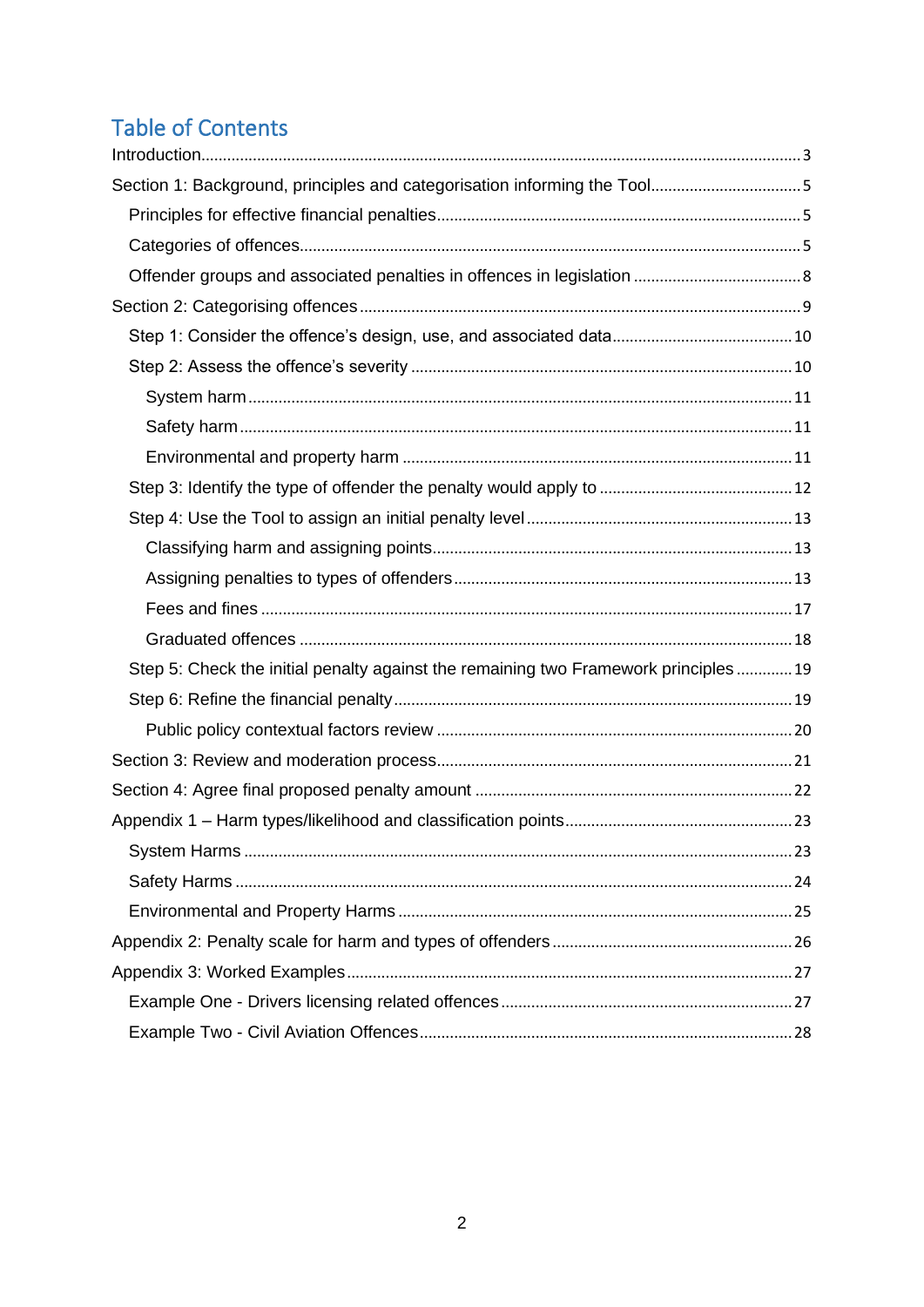# Financial Penalties Categorisation Tool

# <span id="page-2-0"></span>**Introduction**

- 1. Ministry of Transport (the Ministry), in collaboration with the transport regulatory agencies, is a steward for the transport system. This means we take a whole-of-system and proactive approach to maintain our regulatory framework, including taking responsibility for ensuring transport legislation is up-to-date and works effectively.
- 2. There is an opportunity to improve the way we develop and maintain transport-related financial penalties to help us ensure they are fit-for-purpose. To this end we have developed the Effective Transport-Related Financial Penalties Policy Framework (the Framework), which provides an approach to develop consistent, fair and effective financial penalties in the transport system.
- 3. This Financial Penalties Categorisation Tool (the Tool) helps apply the Framework to set transport-related infringement fees (fees) and fines applied by a court (fines). The Tool provides a step-by-step categorisation process for determining financial penalty levels in transport legislation.
- 4. The Tool is a resource for transport regulatory agencies, specifically for setting financial penalty levels. However, it does not override existing more general government guidance on offences and penalties - notably the Legislation Design and Advisory Committee Guidelines<sup>1</sup> (Compliance and Enforcement, chapters 22-27). The Ministry of Justice (MoJ) must also be consulted on all proposals to create new criminal offences or penalties or alter existing ones (contact: [offenceandpenaltyvet@justice.govt.nz\)](mailto:offenceandpenaltyvet@justice.govt.nz). MoJ is also available to provide advice on offence and penalty policy issues at any point in the process, and its Policy Framework for New Infringement Schemes<sup>2</sup> is also available.
- 5. By applying the Framework and Tool to review and set fees and fines over time across the transport system, we expect fees and fines to become more coherent and better aligned to severity and risk of harm.
- 6. This document consists of four sections:
	- 6.1. Section 1: explains the background and context and outlines the principles of the Framework, which underlies the Tool.
	- 6.2. Section 2: describes a step-by-step methodology for applying the Tool to a set of offences to determine financial penalty levels.
	- 6.3. Section 3: outlines a review and moderation process for proposed penalties.
	- 6.4. Section 4: indicates the process for confirming a final penalty.
- 7. Three appendices are included to use to categorise offences:
	- Appendix 1 to determine offence harm types, severity and likelihood of harm classification, and award points.

<sup>1</sup> <http://www.ldac.org.nz/guidelines/legislation-guidelines-2018-edition/>

<sup>2</sup> <https://www.justice.govt.nz/assets/Documents/Publications/infringement-governance-guidelines.pdf>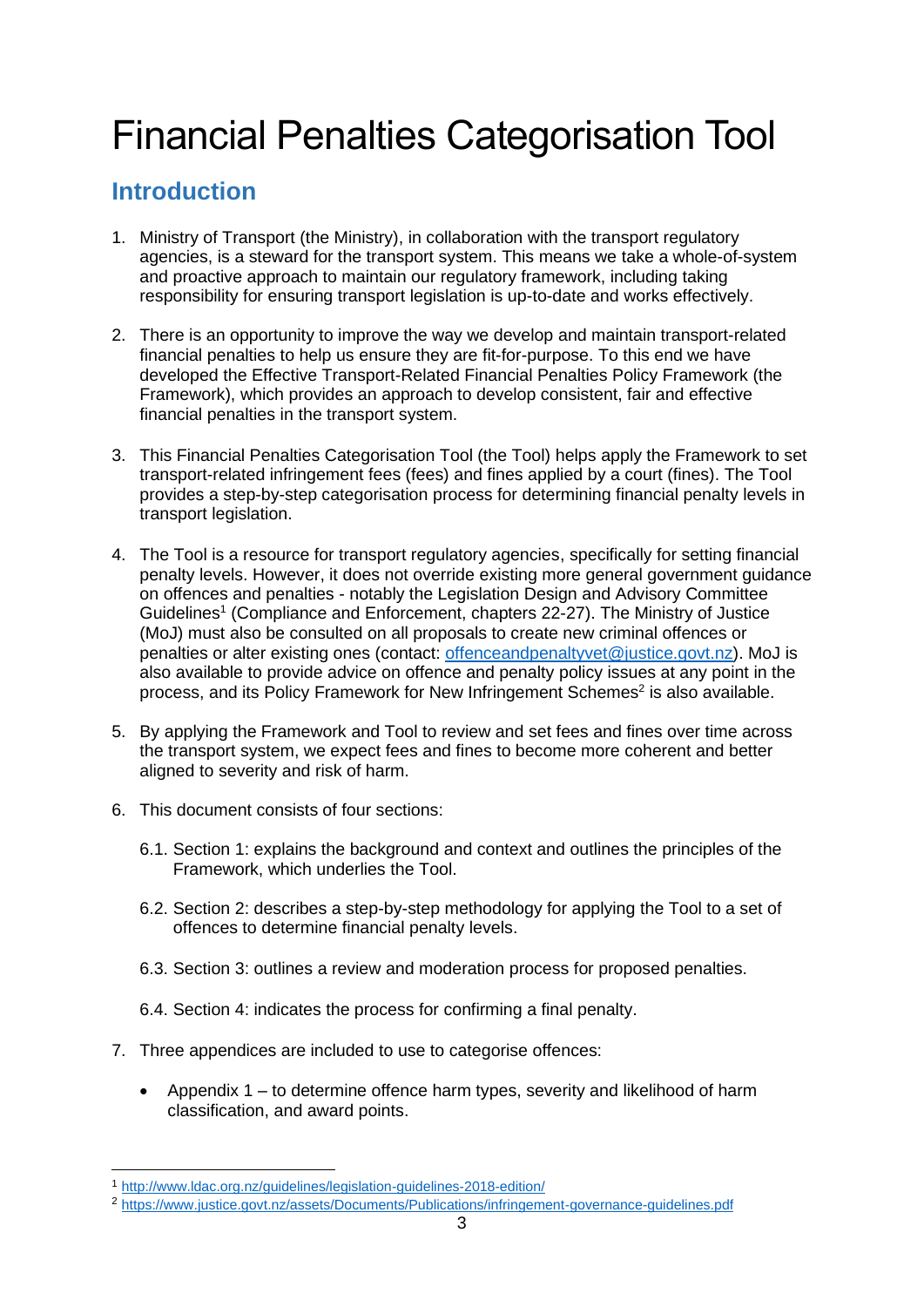- Appendix 2 provides penalty amounts related to harm points and different offender types.
- Appendix 3 provides worked examples of how the Tool can be applied in practice.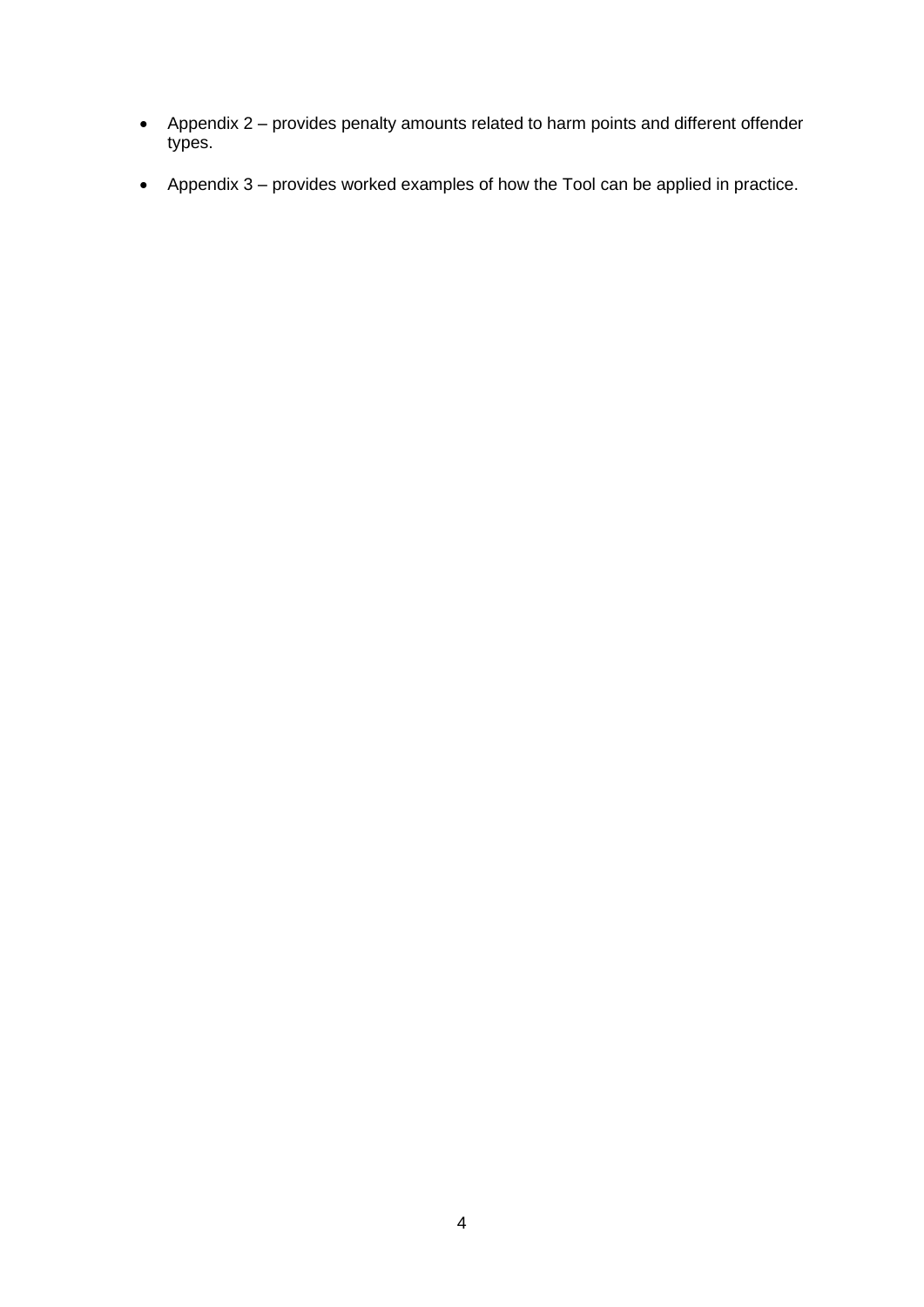# <span id="page-4-0"></span>**Section 1: Background, principles and categorisation informing the Tool**

1. The Tool is designed to be used to apply the Framework and its principles, by categorising offences. The Tool is designed to be used when determining financial penalty levels for fees and fines under any transport-related legislation, including all transport modes and for transport-related bylaws.

### <span id="page-4-1"></span>**Principles for effective financial penalties**

2. The four Framework principles listed below, and detailed further in the Framework document accompanying this Tool, form the underlying basis to apply the Tool.

#### **Principles for effective financial penalties:**

- 1. Respond to the offence's severity.
- 2. Act as a deterrent to undesirable behaviour.
- 3. Be proportionate.
- 4. Consider the responsibilities and financial capacity of the individual or entity.
- 3. These principles are designed to achieve more coherent penalty levels across the transport and wider legislative framework. Similar types of offences resulting in similar harm levels, for example, should have similar penalty levels.
- 4. We expect that applying a principles-based framework will reduce inconsistencies in financial penalties across transport legislation, better link penalties with harm, and help ensure more effective penalties. This may also provide transport providers and participants in the transport system with a clearer picture of where and how their behaviours, responsibilities and accountabilities fit into the transport system and support a safe and effective system.
- 5. The process of categorising offences builds on the above principles, which also align with several purposes and principles in the Sentencing Act 2002, as noted in the Framework document. The Framework principles are also reflected later in 'Section 2: Categorising Offences' of the Tool, to help with the process of penalty categorisation.
- 6. Nothing in this document should be seen as overriding the Framework principles for effective penalties. Following these should take precedence where penalty categorisation produces a result that conflicts with the principles.

### <span id="page-4-2"></span>**Categories of offences**

- 7. The Tool identifies 10 categories of offences, from least to most severe in terms of departure from the level of required compliance and potential harm. The 10 categories are designed to offer options for degrees of severity, from minor infringements through to serious harm offences.
- 8. At categories one and two, the Tool provides a more granular approach for penalty levels (1A,1B, 2A, 2B). This is predominantly to provide more scope for appropriate penalties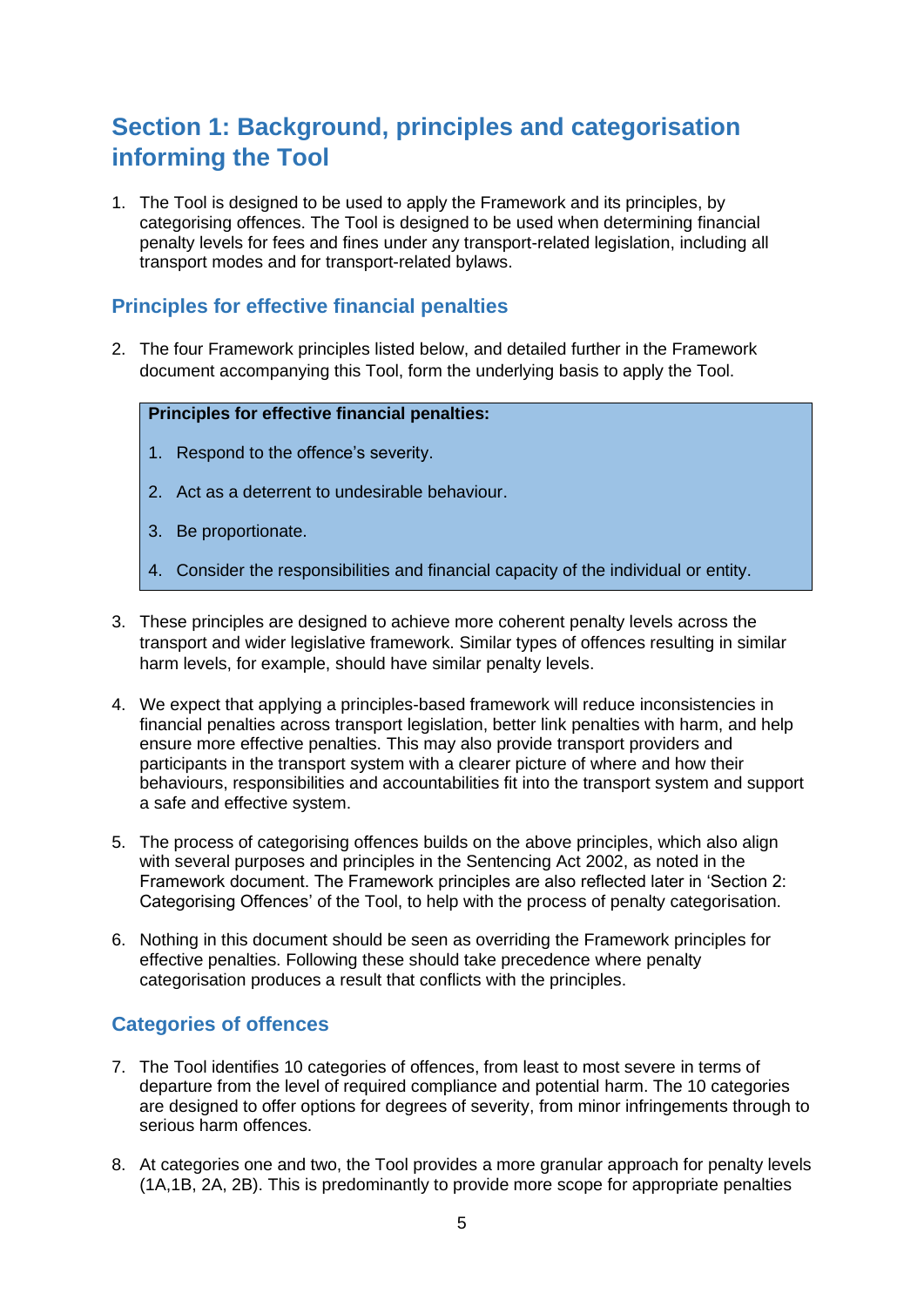for lower-level land transport (traffic) offences. This recognises that traffic offences make up the bulk of all transport penalties and are also mostly committed by individuals. Consequently, relatively small penalty level variations can have large impacts on how the penalties are viewed by the public, enforced, and the social consequences that can result from unpaid penalties.

- 9. The penalties categorisation process depends, to an extent, on judgments made about an offence, which can be subjective. This means that it is important to seek expert input from those involved in regulating the area that the offence is addressing, and undertake a moderation process to review final proposed penalties.
- 10. The penalties for specific offences should align to their potential harm severity category. If an offence is categorised at level one, the financial penalty should align to the dollar figure (see Table one below) for that category. Options for penalties are then determined according to the type of offender recognised by the Framework and Tool: individuals, special regulated individuals, businesses or undertakings<sup>3</sup>. Offence severity categories and the penalties associated with each type of offender are detailed in Table one.

| <b>Severity Scale:</b> | <b>Category Level:</b>    | Individual | Special Regulated<br>Individual | <b>Business or<br/>undertaking</b> |                      | Individual | Special Regulated<br>Individual | <b>Business or<br/>undertaking</b> |
|------------------------|---------------------------|------------|---------------------------------|------------------------------------|----------------------|------------|---------------------------------|------------------------------------|
|                        | $1\text{\AA}$             | \$50       | \$150                           | \$500                              |                      | \$250      | \$750                           | \$2,500                            |
|                        | $1B$                      | \$150      | \$450                           | \$1,500                            |                      | \$750      | \$2,250                         | \$7,500                            |
| Minor                  | $2A$                      | \$250      | \$750                           | \$2,500                            |                      | \$1,250    | \$3,750                         | \$12,500                           |
|                        | Infringement Fees<br>$2B$ | \$350      | \$1,050                         | \$3,500                            |                      | \$1,750    | \$5,250                         | \$17,500                           |
| Moderate               | 3                         | \$500      | \$1,500                         | \$5,000                            |                      | \$2,500    | \$7,500                         | \$25,000                           |
|                        | 4                         | \$700      | \$2,100                         | \$7,000                            | Fines before a Court | \$3,500    | \$10,500                        | \$35,000                           |
| Serious                | 5                         | \$1,000    | \$3,000                         | \$10,000                           |                      | \$5,000    | \$15,000                        | \$50,000                           |
|                        | 6                         |            |                                 |                                    |                      | \$10,000   | \$30,000                        | \$100,000                          |
| <b>Very Serious</b>    | $\overline{\mathbf{z}}$   |            |                                 |                                    |                      | \$20,000   | \$60,000                        | \$200,000                          |
|                        | 8                         |            |                                 |                                    |                      | \$30,000   | \$90,000                        | \$300,000                          |
| Catastrophic           | 9                         |            |                                 |                                    |                      | \$50,000   | \$150,000                       | \$1,500,000                        |
|                        | 10                        |            |                                 |                                    |                      | \$60,000   | \$180,000                       | \$3,000,000                        |

#### **Table 1: Offence severity categories and penalties by type of offender**

 $3$  The term 'businesses and undertakings' in this context is broadly defined to include commercial entities such as companies, bodies corporate, sole traders, and non-profit 'undertakings' such as councils or charities.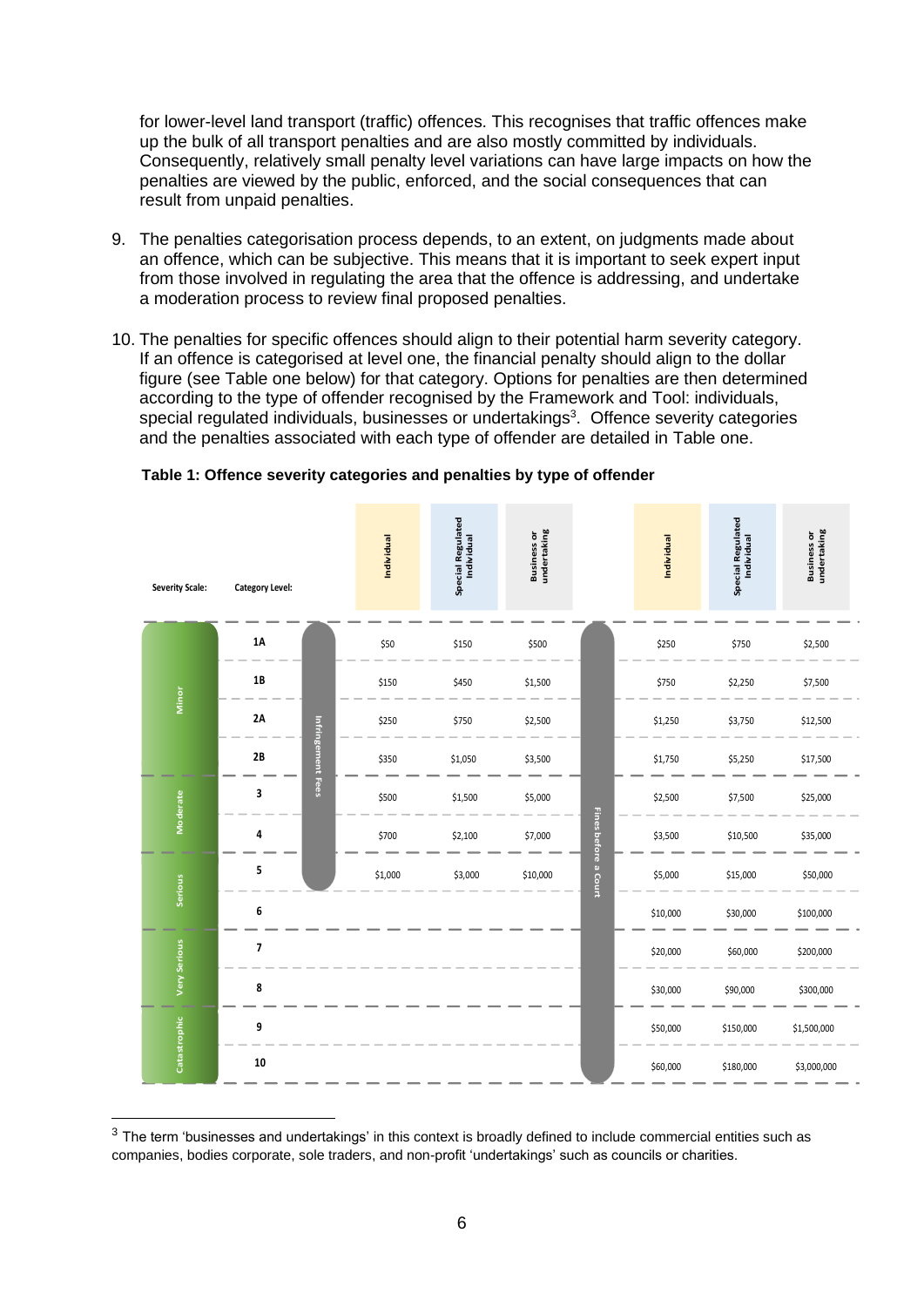- 11. The lower potential harm offence categories have the option for a fee, as well as a fine. The more severe categories are for offences that involve more serious potential or actual harm and questions of fact and law more suitable for consideration by a court. Only a fine is assigned for these higher categories of offence. This is because the fee level is not compatible with the seriousness of the offence and a conviction cannot be recorded against an individual's criminal record if a fee exists for the same offence.
- 12. However, where a fee-level penalty is established there must also be a corresponding fine. This is so that courts can apply a penalty if a decision is taken to prosecute, for example where the non-compliance is considered to be at the more serious end of the scale for that offence.
- 13. Financial penalty ratio in the Tool levels are, for the most part, as follows:
	- 1:3 between individuals and special regulated individuals
	- 1:5 between fees and fines
	- 1:3.3 (approximately) between special regulated individuals and businesses and undertakings
	- 1:10 between individuals and businesses and undertakings.
- 14. There is a variation from these ratios to provide for very serious commercial-level offending at severity levels nine and ten. The higher fines are justified by the potentially catastrophic consequences of offences resulting from commercial-type activity and potentially significant financial resources of commercial entities. Further, imprisonment is not available as a sanction against commercial entities<sup>4</sup>.
- 15. Legislation Design and Advisory Committee (LDAC) guidance holds that infringement provisions that impose fees in excess of \$1,000 are exceptions to the general LDAC principles and should not operate as precedents for new infringement offences. However, there are exceptions that exist which may justify a higher penalty. In particular, LDAC notes cases with significant financial incentives for non-compliance.
- 16. The Tool also sets fee levels higher for businesses or undertakings (up to \$10,000). This is to recognise the extra expectations we have of these entities. And, particularly in the case of commercial entities, recognises their likely extra resources and discourages absorbing fees as a 'cost of doing business' (that is, a financial incentive for noncompliance).
- 17. For offences relating to people who have positions of particular responsibility in the transport system (special regulated individuals), the Tool also sets fee levels higher (up to \$3000). This is to recognise the extra expectation that we have of their behaviour, compared to 'regular' individuals. Examples of such individuals would include the pilot of an aircraft, master of a ship, or holder of a passenger service licence.
- 18. Fees are only suitable in certain circumstances, and for strict and absolute liability offences, where offences are straightforward, easily established questions of fact and the intent behind offending is not a factor.

<sup>4</sup> For an individual, very serious offending may have an option of a prison sentence. However, this Tool covers only financial penalties.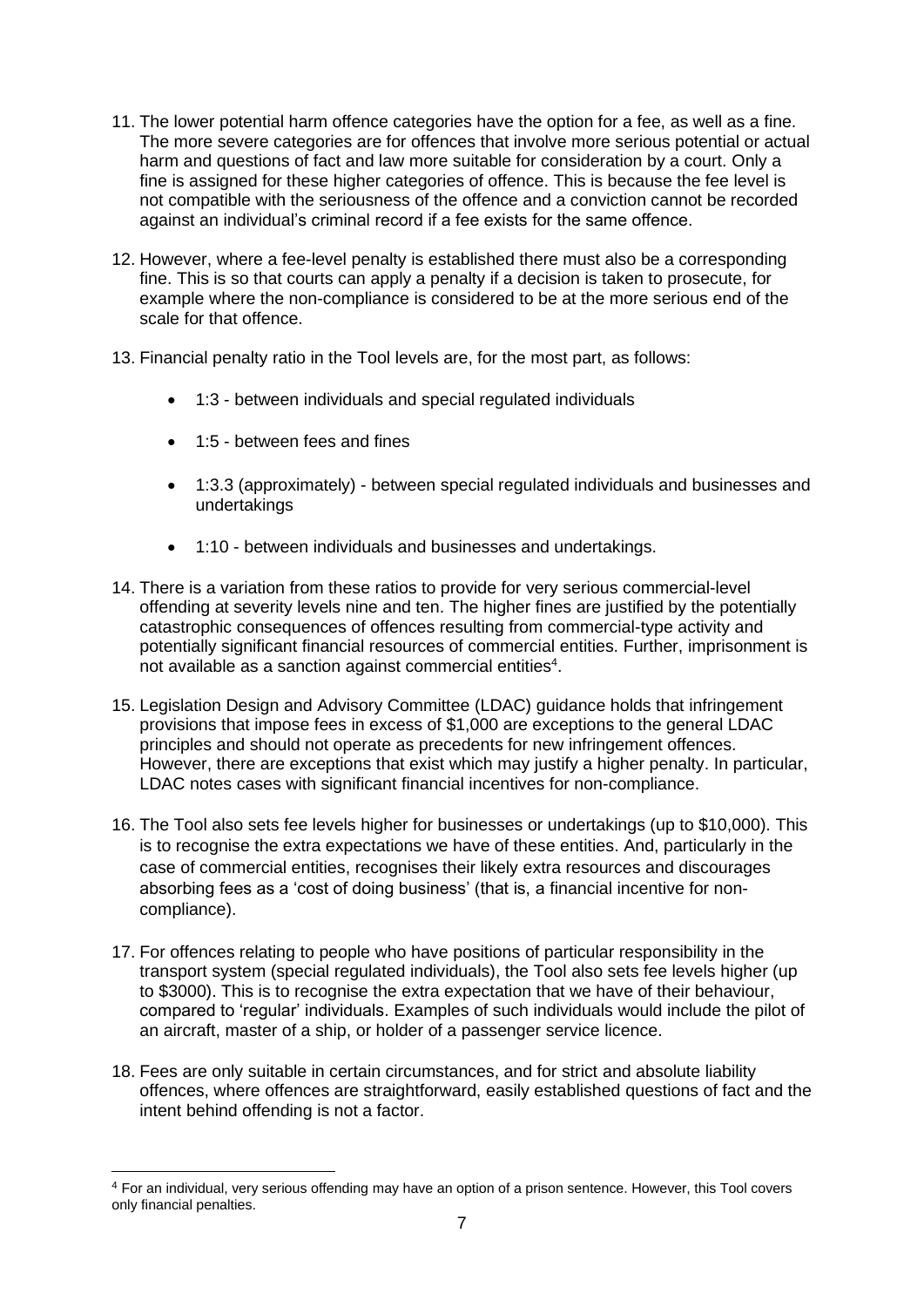### <span id="page-7-0"></span>**Offender groups and associated penalties in offences in legislation**

- 19. In the next section the Tool provides a process for categorising offences and applying penalties to the Tool's three groups of offenders – individuals, special regulated individuals, businesses and undertakings. Proposed penalties increase in relation to each group. As outlined above, we consider this approach supports more effective penalties. However, special regulated individuals and business and undertakings are not explicitly identified in current transport legislation as groups to which different financial penalties can be applied – only 'individuals', 'body corporates' and 'persons other than individuals' are identified.
- 20. Despite this we do not propose that it is necessary to change transport legislation to specify the Framework's new offender types of special regulated individuals or businesses or undertakings, to implement the Framework. This change could be considered only if redesigning an offence and penalty framework in transport legislation.
- 21. Without legislative change, it is still possible to apply the Framework's penalty levels relating to special regulated individuals, where offences are only able to be committed by individuals considered to be special regulated individuals (for example, ships' masters). The Framework's penalty levels for businesses or undertakings can also be applied to any offences where a penalty is attached to body corporates. This approach is detailed further under 'Offender categories in legislation' on pages 14-17.
- 22. Overall, setting financial penalty levels needs to be guided by the parameters of the existing legislation and its offence framework. For fines, courts apply penalties in accordance with the principles in the Sentencing Act 2002 as well as sentencing guideline judgments.
- 23. The key regarding fines is therefore, as far as possible, to provide adequate range in penalty levels assigned. This is so they are appropriate in relation to the type of offence, while acknowledging that they will be applied taking into account the individual circumstances of offender, and their financial capacity.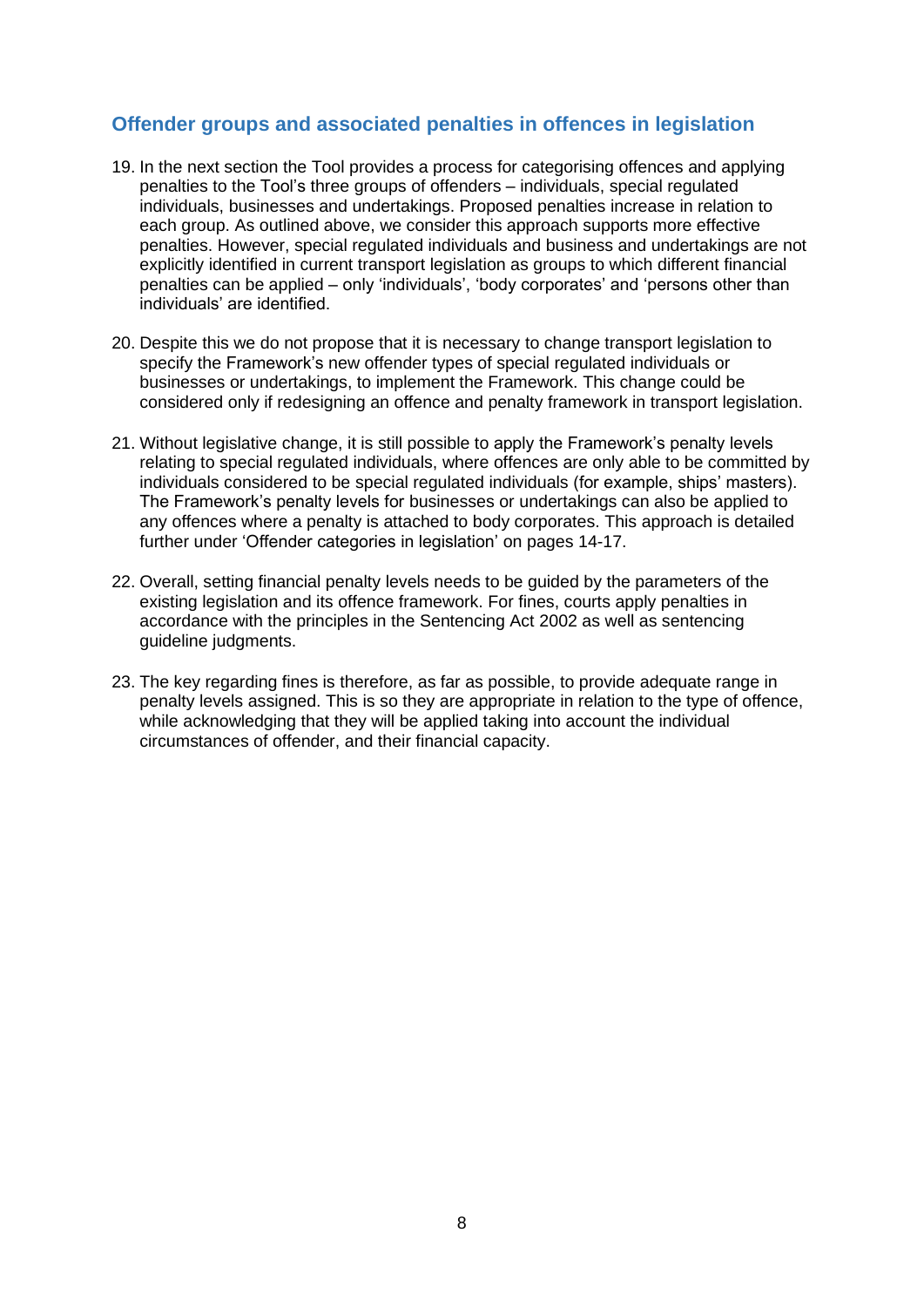# <span id="page-8-0"></span>**Section 2: Categorising offences**

1. Drawing on the principles above, this Tool provides a six-step decision-making process to categorise offences, so penalties can be consistently applied.

#### **Step 1: Consider the offence's design, use, and associated data**

- select offences to review, considering groups of related offences together
- are the offences clearly articulated and defined?
- can we understand the specific actions and circumstances that constitute the offences?
- how has the offence been applied in the past, how often, and what harm has resulted from the offence?

#### **Step 2: Assess the offence's severity**

- the type(s) of harm
- the likelihood of harm should the offence occur
- how severe the consequence is or may be should the harm eventuate.

#### **Step 3: Identify the type of offender the penalty would apply to**

- an individual
- an individual in a position of responsibility (special regulated individual)
- a business or undertaking.

#### **Step 4: Use the Tool to assign an initial penalty level**

• apply the categorisation tool's suggested levels of penalties to the offences, according to the types and levels of harm and types of offenders, to set an initial penalty level.

#### **Step 5: Consider the penalty against the remaining two Framework principles**

- will the penalty act as a deterrent to undesirable behaviour?
- is it proportionate to harm and consistent with similar offences?

#### **Step 6: Refine the financial penalty**

- consider, in light of the process at step five, whether there is a need to adjust the harm category and/or add another penalty level
- does the offence need an infringement fee that is, is it:
	- o a strict or absolute liability offence; and
	- $\circ$  not so serious that a conviction should be recorded against the offender
- do a 'public policy contextual factors check' are there any factors (like a particular offence's likely impact on a vulnerable population group) that make an adjustment to the penalty level appropriate
- does the financial penalty seem appropriate taking all the above steps into account?
- move the penalty up or down a harm category where necessary.
- 2. The remainder of this section describes, in more detail, the steps listed above to follow to categorise offences to determine penalty levels.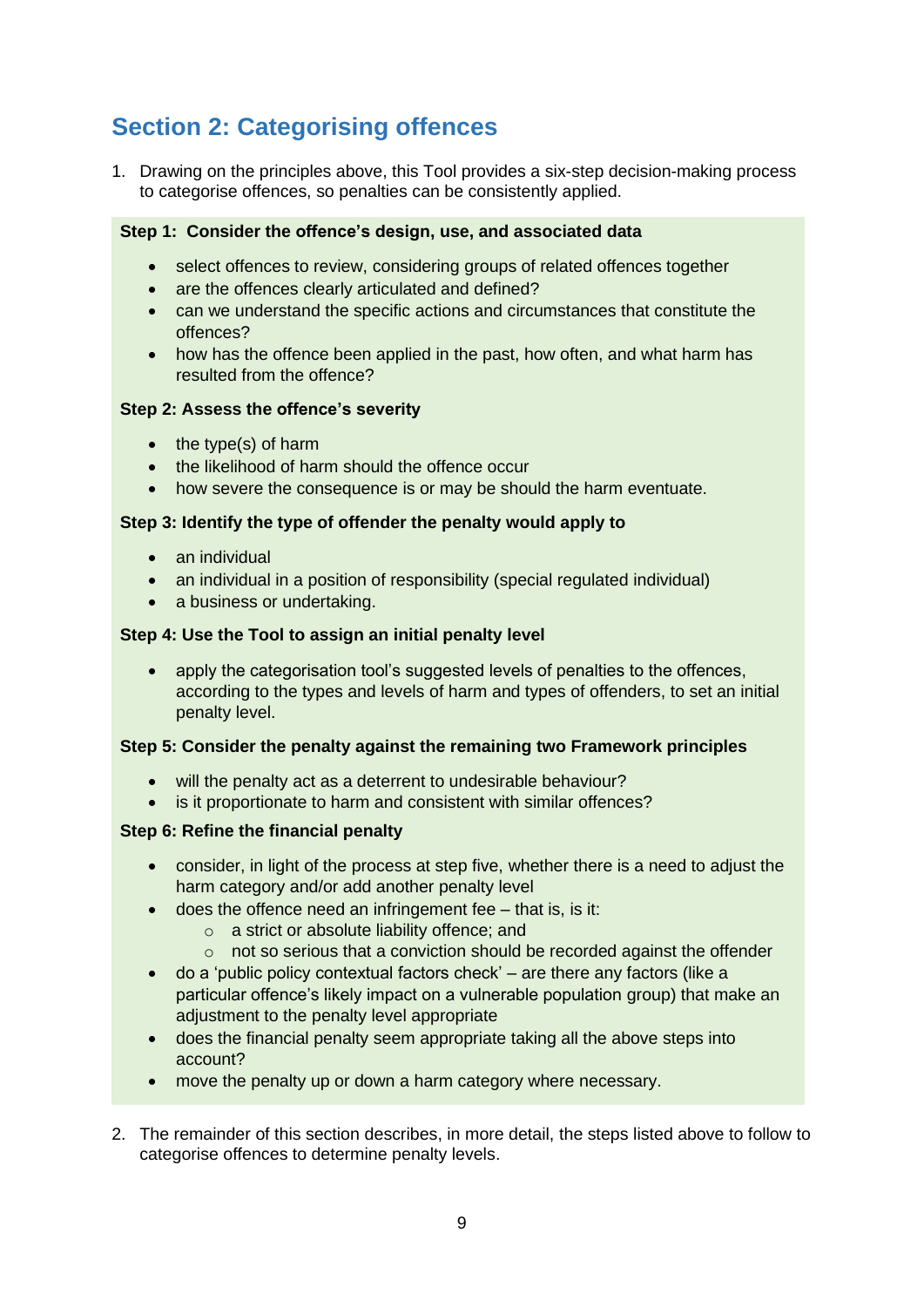# <span id="page-9-0"></span>**Step 1: Consider the offence's design, use, and associated data**

- 3. **Select an offence or group of offences to review.** It is better to review a group of offences on a certain topic together as these can interrelate - for example, those concerning drink driving or maintaining a vessel. Looking at only one offence in isolation, out of a larger group, means penalties may be set that are disproportionate to other related offences. If only one offence is being reviewed, ensure that it is considered in the context of other related offences that may exist, including in cross-model transport legislation.
- 4. **Ensure that the wording and intent of the offence, and any other matters relating to it, are clearly understood.** To establish effective and consistent penalties for offences, it must be clear what the offences mean in practice. In some cases this may require expert input as there can be multiple similar variants, acronyms and technical subject matter that need to be clarified, to understand the severity of an offence.
- 5. If this proves overly difficult or cannot be done, the offence should be considered under a regulatory stewardship process for review, and an appropriate penalty level subsequently set. Alternatively, it might be determined that the offence should be removed from legislation. Irrespective the review process, a more appropriate penalty level could still be set if deemed necessary.
- 6. **Gather any data on offence use and harm.** To get a clear understanding of the offence to inform the penalty assessment process, it is also useful to gather some data on the offence. This includes data on:
	- how it has been used in the past (that is, to address what specific behaviour)
	- how often
	- the nature of the harm that has resulted from the offence
	- the penalty levels that have been applied
	- whether alternative offences have been used to address the behaviour.
- 7. This data can then be used to inform the other assessment steps.
- 8. If new offences are being designed, we recommend reviewing the Legislation Design and Advisory Committee's Legislation Guidelines 2018 – Compliance and Enforcement section<sup>5</sup>.

# <span id="page-9-1"></span>**Step 2: Assess the offence's severity**

- 9. **Document the potential consequences of the offence**. For something to be an offence there must be identified potential consequences that flow from the action or inaction of the individual or entity involved. This consequence must result in harm of some type occurring, or there being a risk of harm occurring.
- 10. Documenting the consequences of the offence involves identifying the type of harm that may arise from the offence and its severity. This Tool identifies three types of harm – system, safety, environmental and property.

<sup>5</sup> [http://www.ldac.org.nz/guidelines/legislation-guidelines-2018-edition/compliance-and-enforcement/.](http://www.ldac.org.nz/guidelines/legislation-guidelines-2018-edition/compliance-and-enforcement/)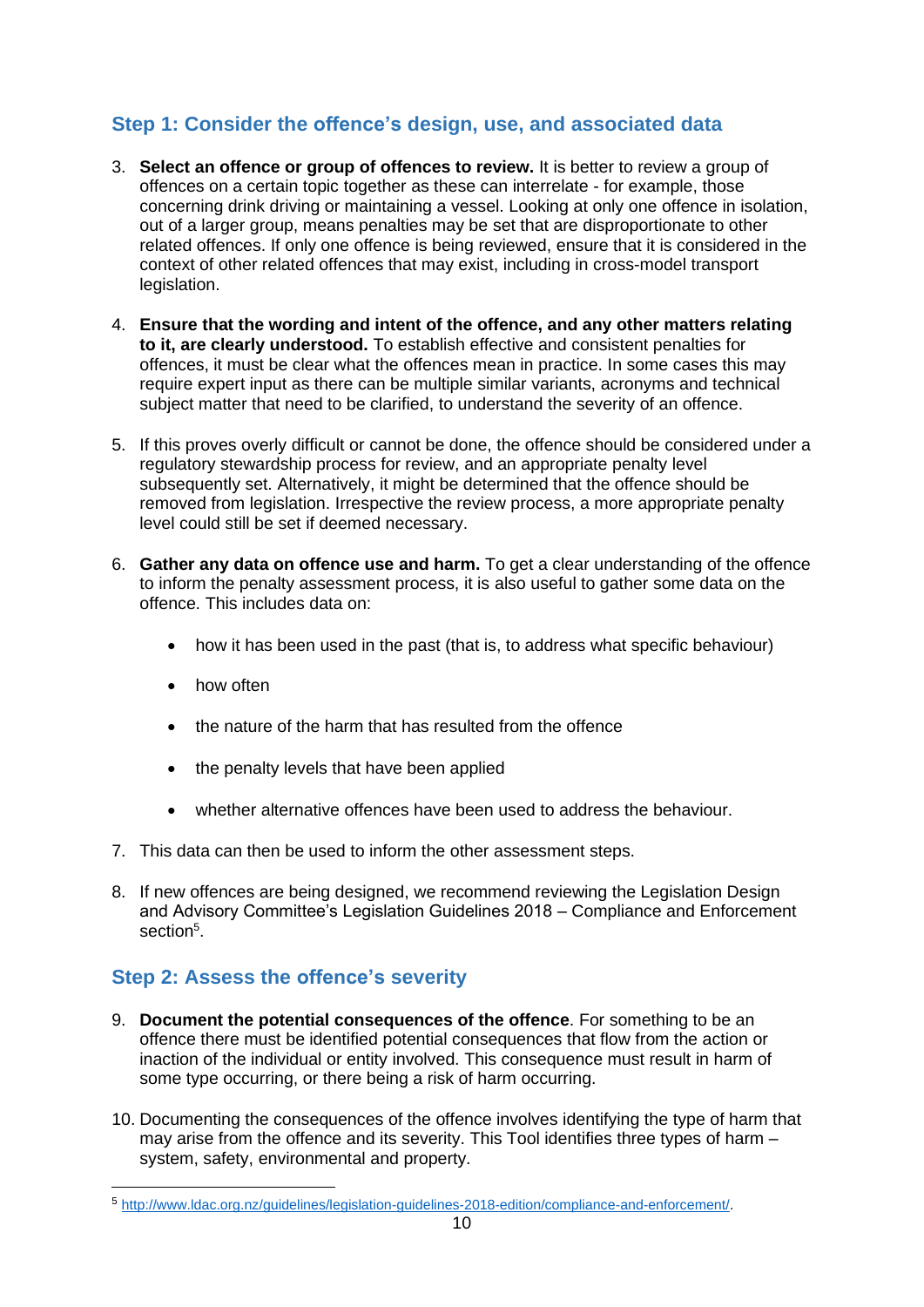#### <span id="page-10-0"></span>**System harm**

- 10.1. This involves breaching transport system requirements that are in place to keep participants safe, protect the environment or property and ensure the system is secure and runs efficiently. These could also be described as 'technical' harms. Common system harms involve offences relating to required transport documents like licences needed to operate vehicles under different circumstances, and having vehicle or operator safety plans or required maintenance records in place. A more serious system harm could be breaching transport security requirements, for example in the aviation sector.
- 10.2. A system harm like not having required document, for example, does not constitute an inherent, tangible harm to people, the environment or property in and of itself. However, the transport system uses such documents as assurance that participants or vehicles, for example, meet required safety standards. Not having a required document therefore compromises the integrity of the transport system and could lead to safety, environmental or property harms as described below.
- 10.3. Breaching system requirements could also result in significant economic loss through 'downstream' negative consequences and reputational loss due to damaging the integrity of the transport system. The Framework and Tool hold that all offences involve some level of system harm because in offending, an individual or entity is breaking a transport system requirement.

#### <span id="page-10-1"></span>**Safety harm**

10.4. This involves tangible harm that has occurred or potentially risks occurring to people. This involves situations where it is evident that action or inaction is inherently dangerous. With safety harms, it is evident that the particular action is dangerous and may result in harm to any people involved be they drivers, passengers, workers or the general public. This includes offences such as not stopping for a red light, or operating vehicles in a dangerous or reckless manner, at inappropriately high speeds, or under the influence of alcohol or other drugs. These actions may, or may not, result in actual harm.

#### <span id="page-10-2"></span>**Environmental and property harm**

- 10.5. This involves harm that has occurred or may occur to the environment, property or infrastructure. Like safety harm it involves action or inaction that is, or may be, inherently harmful to aspects of the environment or property. This includes actions like allowing the discharge or escape of harmful substances from a ship into the sea, or failing to comply with vehicle noise output standards. Environmental and property harm is a broad category which also includes improper use of property, like parking offences or destruction of property.
- 10.6. Environmental and/or property harm and safety harm to people will often be a risk in the same offence. The severity of this will depend on the offence's nature. However, there will generally be a chance that an incident that results in a vehicle or craft, for example, sustaining damage, will also result in people being harmed or put at risk and vice versa.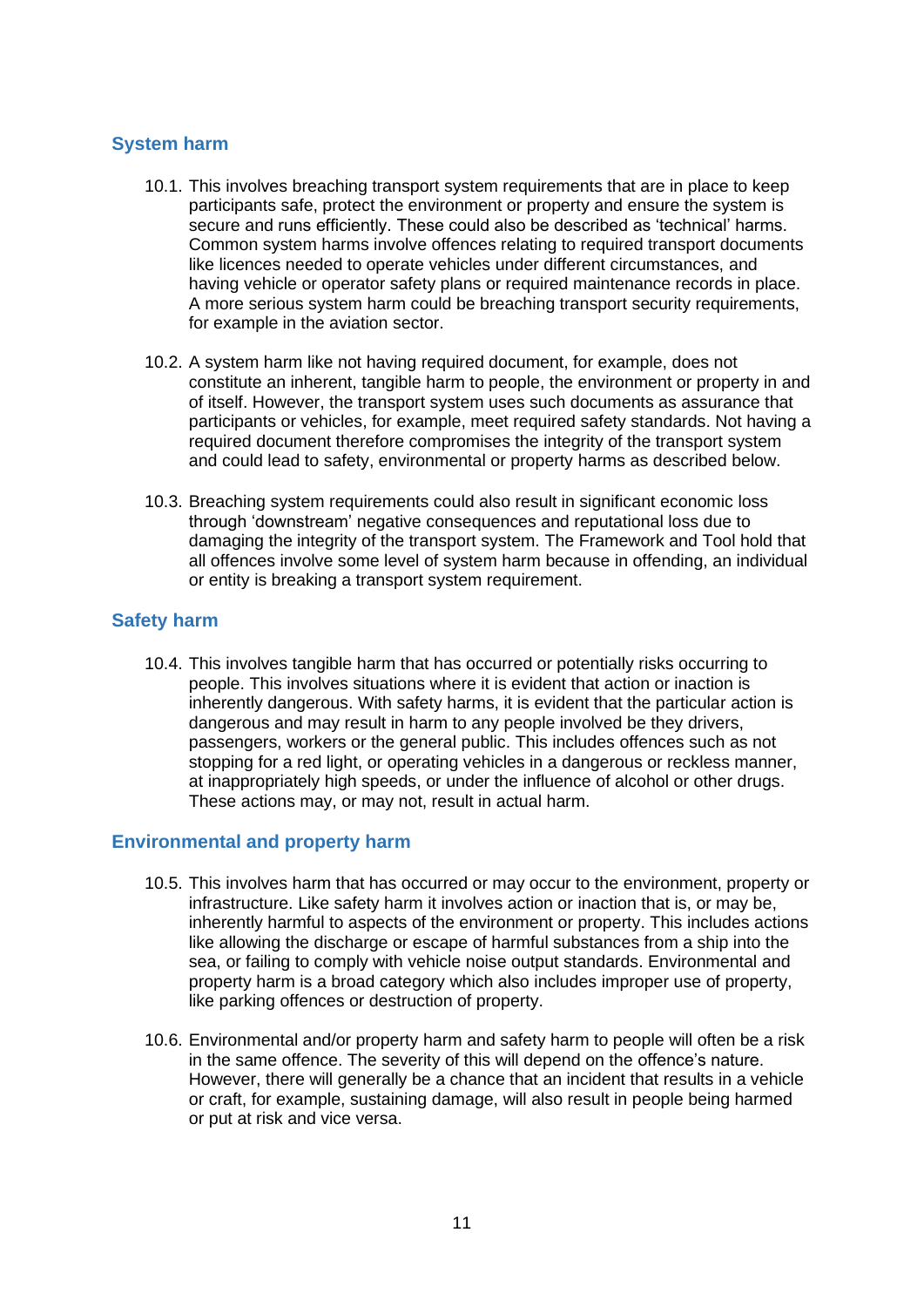- 11. Any of the above types of harm can be associated with minor or serious consequences, depending on the nature and context of the occurrence. For example, the offence in the Maritime (Offences) Regulations 1998 related to the safe ship management systems (Rule 21.6(4)) states that the master of a ship must ensure a copy of a Document of Compliance (or interim document) is kept on board and produced when requested. This rule relates back to the need for the owner of a ship to implement and maintain a safety management system complying with the International Safety Management Code.
- 12. In this case, the breach is the lack of a maritime document, which is a system harm. However, further consideration needs to be given to the context of the rule. In this case, the document is a way of showing that a safety management system is in place. The lack of the document could indicate non-compliance with the International Safety Management Code and therefore some safety harm (to people) could also be recorded for the offence.
- 13. While acknowledging the above, when considering harms that flow from the offence, it is important to focus on what is reasonably likely to occur and not extrapolate to all possible consequences of a particular action. If taken far enough, it is usually possible to connect an action or offence with catastrophic results. However, in legislation, there is often a group of offences relating to a type of action, to indicate degrees of severity.
- 14. For example, drink driving has several offences relating to increasing levels of blood alcohol and related offending. For each of these offences, there is an increased likelihood of crashing a vehicle compared to driving while sober.
- 15. The possible consequence for all of these offences is death. However, this is not equally the case for each level of blood alcohol. Therefore, these should be considered as a group, and evidence/expert input should be used to differentiate the level and likelihood of harm occurring from the offence.
- 16. Appendix 1 provides three tables summarising severity levels of system, safety, and environmental and property harms and (for safety and environmental/property harms) likelihood of their occurrence should the offence occur. These provide descriptions of severity levels for these harms and suggested points that can be applied to classify the harms into severity levels.

### <span id="page-11-0"></span>**Step 3: Identify the type of offender the penalty would apply to**

- 17. **Categorise the type of offender.** The Tool identifies three types of offenders:
	- 17.1. **Individual** a 'regular' individual participating in the transport system with no significant responsibilities or business (commercial) or undertaking interests, such as someone licensed to drive a domestic car, a recreational boat user or a passenger in a vehicle.
	- 17.2. **Special regulated individual** an individual in a position of responsibility, usually acting in a professional capacity, with special duties such as masters of ships, aircraft pilots, commercial passenger service drivers or holders of dangerous goods endorsements.
	- 17.3. **Business or undertaking** a sole trader or company (including a corporate body) involved in a commercial enterprise, or a non-commercial operation such as a regional council or a charity.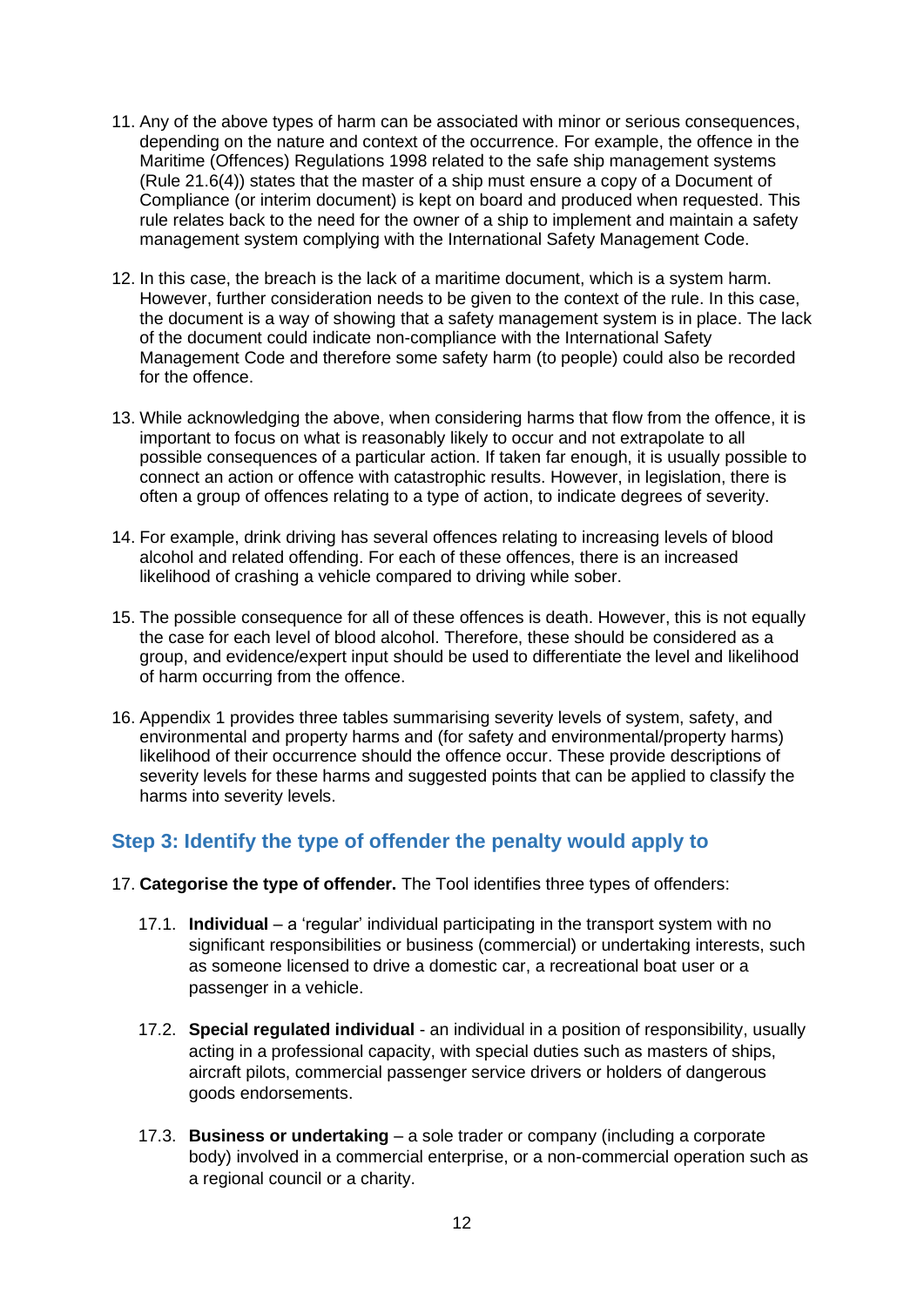18. Appendix 2 provides a table with suggested penalty levels applying to the three above types of offender. Penalties increase in line with the expectations on, and likely resources of, these offender types. These offender-related penalties are linked to the harm severity points noted above provided in Appendix 1.

### <span id="page-12-0"></span>**Step 4: Use the Tool to assign an initial penalty level**

19. **Use the Tool's harm scale, offender types and associated penalties to assign initial penalties.** This step involves using the Tool's suggested harm types, severity levels and associated points assigned in Appendix 1, and severity scale for types of offenders in Appendix 2, to assign initial penalties. Appendix 3 provides worked examples of offences, applying the categorisation process and penalty levels, to illustrate this process.

#### <span id="page-12-1"></span>**Classifying harm and assigning points**

- 20. Using Appendix 1, points should be assigned to the offence according to the type and severity of perceived harm, and, should the offence occur, the likelihood that the identified harm (if safety or environmental/property harm) will result from the offence. Note that the likelihood of whether the offence will occur is not relevant to this process.
- 21. All offences should be assigned some level of system harm points. The Framework considers any offending is a system harm as it has breached transport system requirements.
- 22. An offence that is fundamentally a system harm may also still pose additional risks of safety and environmental and property harms that increase the severity of the offence. As outlined in paragraph 10.6 previously, we consider that most, but not all, offences involving safety harm to people will also involve some level of environmental and/or property harms (for example potential damage to a vehicle), even if this is assessed as minor. This will also depend on the nature of the particular offence.
- 23. Similarly, while it may also be possible there are offences that are assessed as essentially causing environmental and/or property harm, it is more likely these will also include a measure of safety harms. Thus, an offence may be assessed to contain one, two or three harm types:
	- system alone
	- system and safety or system and environmental and/or property
	- all three harms system, safety, environmental and property.
- 24. In practice, we consider that many offences will contain a level of all three harms. Once harm points have been determined for the particular offence being considered, these should be added up to determine the overall harm severity category of the offence – between levels one and 10 as represented in Table one on page six.

### <span id="page-12-2"></span>**Assigning penalties to types of offenders**

25. Taking the total harm severity points, Appendix 2 can then be used as a guide to determine initial penalty levels associated with the three different types of offenders. There can be more than one selected fee or fine depending on the type of individual or entity expected to commit the offence, and whether the offence is suitable for a lower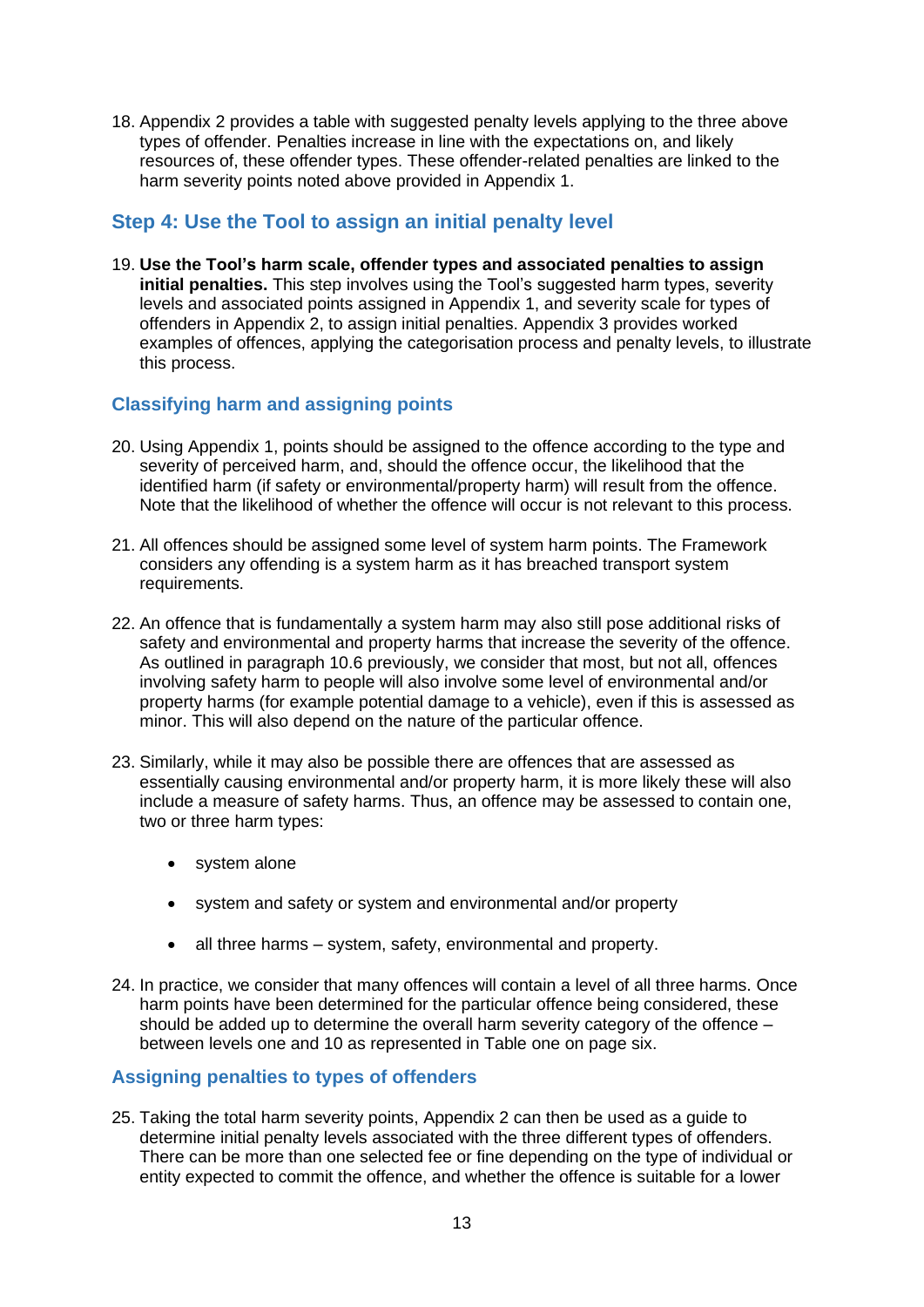level fee-based penalty. However, at least one type of offender should be selected for a penalty.

- 26. Key questions when considering penalties for different types of offenders are:
	- what is our expectation of the level of responsibility of the individual or entity?
	- what is the expected level of financial capacity of the individual or entity?
- 27. If an individual is acting in a professional capacity (a special regulated individual<sup>6</sup>), or the offender is a business or undertaking, we usually have extra expectations of the conduct of that individual or entity, so a corresponding increase in penalty is warranted. We also generally expect commercial entities (body corporates in current transport legislation) to have greater financial capacity than individuals – therefore, higher financial penalties are appropriate to be an effective deterrent and response. The alternative penalty of imprisonment is also not available for businesses or undertakings.
- 28. Where an offence can only be committed by a single individual (such as where a rule imposes duties on the master of a vessel), also assigning a penalty for a business or undertaking should also be considered. This will mean that where an entity that is a secondary party to an offence (for example by aiding, abetting, counselling or procuring the offence) that entity can be penalised. However, this may need to be achieved by a separate offence targeting the business or undertaking.
- 29. When considering penalties applying to types of offenders for a particular offence, it is also useful to be aware of whether there may be other offences in the legislation that may apply in addition to, or instead of, the offence in question, in certain situations.

#### *Offender categories in legislation*

- 30. It may not be feasible or necessary to specifically identify the three same categories of offender proposed in the Tool and assign penalties to each. Fewer categories or just those consistent with offender types identified in the current relevant legislation ('individual', 'person' or 'body corporate') may need to be used.
- 31. This will depend on the make-up of the particular offences and the legislative framework the offences are set in, or ability and desire to alter these. The Tool's offender categories are intended as a guide only. However, despite currently not being explicitly reflected in transport legislation, the Framework penalty levels for special regulated individuals and businesses or undertakings can still be applied without legislative change, aside from replacing penalty amounts.
- 32. Table two on page 15 sets out how the Framework's penalty levels for individuals, special regulated individuals, and businesses or undertakings would apply to individuals or body corporates as reflected in current legislation, in different situations depending on offence design.
- 33. This includes situations where the offences would apply to individuals acting, for example, on behalf of voluntary organisations, or voluntary organisations themselves. Neither current transport legislation, nor the Framework, differentiates voluntary organisations for penalty levels. The narrative following Table two explains application of the Framework's offender category penalty levels in these situations in more detail.

<sup>&</sup>lt;sup>6</sup> Special regulated individuals typically include people with professional transport roles, who often hold transport system documents or licences, such as a Transport Service Licence.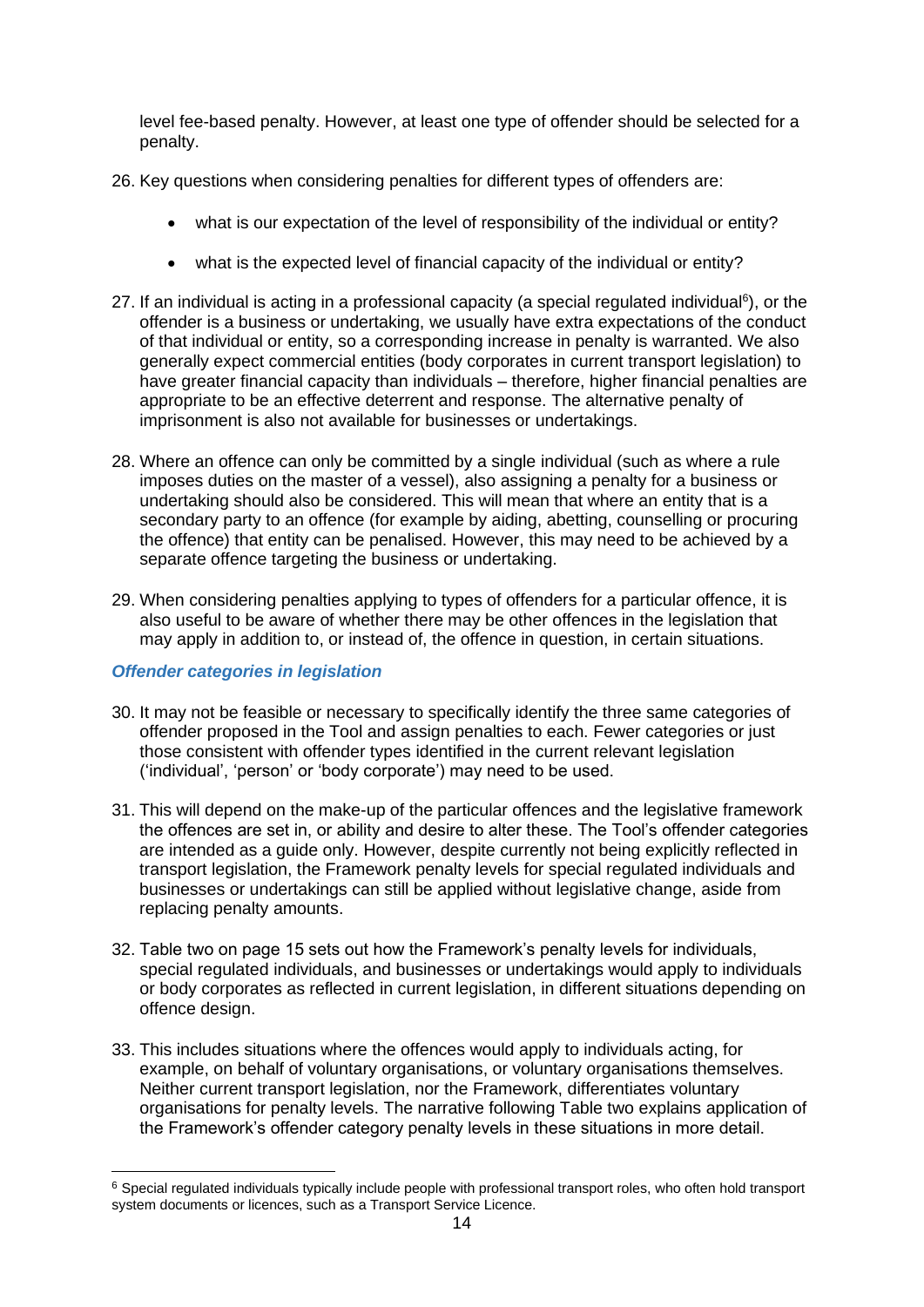# **Table 2: Framework offender category application in current legislation**

| <b>Offender</b>        |                                                                                                                                                                                                       | Framework offender category to use |                                    |                                   |  |
|------------------------|-------------------------------------------------------------------------------------------------------------------------------------------------------------------------------------------------------|------------------------------------|------------------------------------|-----------------------------------|--|
| current<br>legislation | category in<br>Situation, based on offence design                                                                                                                                                     |                                    | Special<br>regulated<br>Individual | <b>Business or</b><br>undertaking |  |
| Individual             | Any 'regular' individual (ie, a member<br>of the public) can commit the offence<br>(eg, jaywalking)                                                                                                   | √                                  |                                    |                                   |  |
|                        | Any individual, whether 'regular' or<br>specially regulated, can commit the<br>offence                                                                                                                | ✓                                  |                                    |                                   |  |
|                        | Only an individual holding a specially<br>regulated role in the transport system<br>can commit the offence (eg,<br>requirement of ship's master)                                                      |                                    | √                                  |                                   |  |
|                        | An individual acting on behalf of a<br>organisation that isn't a body<br>corporate (and doesn't hold a<br>specially regulated role in the system)<br>can commit the offence                           | ✓                                  |                                    |                                   |  |
|                        | An individual acting on behalf of a<br>organisation that isn't a body<br>corporate (BUT does hold a specially<br>regulated role in the system) can<br>commit the offence                              |                                    |                                    |                                   |  |
| Body corporate         | Any body corporate can commit the<br>offence                                                                                                                                                          |                                    |                                    |                                   |  |
|                        | Only body corporates that have<br>significantly less capacity to pay<br>penalties than the average body<br>corporate in the sector (for example,<br>small voluntary groups) can commit<br>the offence |                                    |                                    |                                   |  |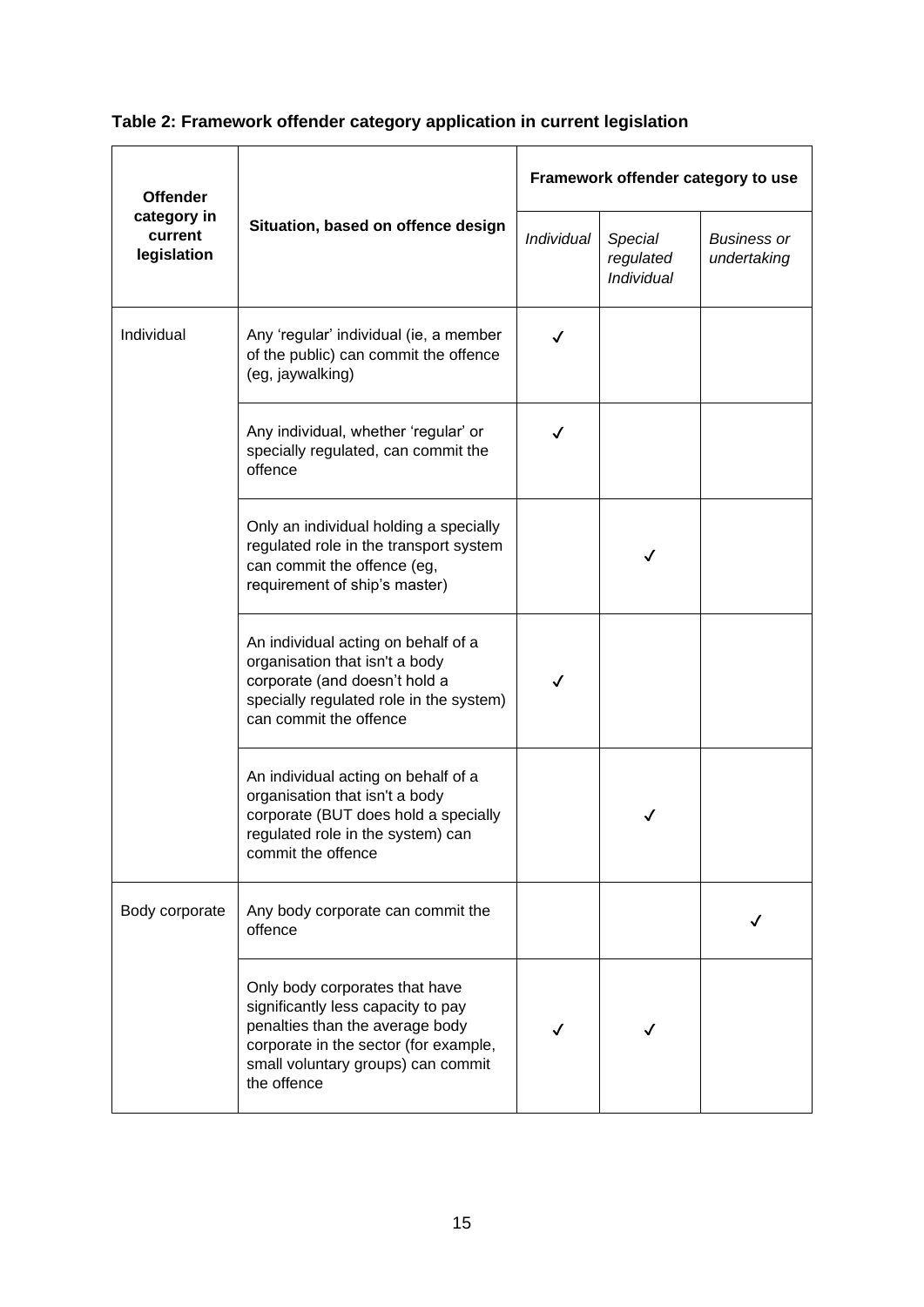#### *Individuals (Individuals, special regulated individuals, and undertakings that are not body corporates)*

- 34. Where an offence can be committed by any 'regular' individual (that is, a general member of the public), the Framework's individual-level penalties will appropriately apply. Where an offence could be committed by either an individual or a special regulated individual, we recommend that the lower level individual penalty is also applied, so that the penalty level is not inappropriate for 'regular' individuals.
- 35. Where offences can only be committed by individuals in special regulated individual-type roles, like ship's masters, the penalty level for special regulated individuals can appropriately apply. In this case the offence legislation would still refer just to individuals.
- 36. Where offences can be committed by individuals acting on behalf of organisations that are not body corporates (for example, smaller voluntary organisations/undertakings with no or few paid employees), the Tool's individual or special regulated individual level penalties will appropriately apply.
- 37. With no corporate to take responsibility, under current transport legislation these penalties would apply to the individuals in these organisations who offended. However, the organisation could decide to reimburse those held liable by seeking contributions from members, to spread the liability more broadly and/or use its assets to cover penalties.
- 38. In the above situation, unless the offences were associated with the individual operating under a transport system authorisation, such as an operating licence, we recommend that the Tool's 'regular' individual-level penalties should apply. If the offences were associated with the individual operating under a transport system authorisation, it may be appropriate to apply the special regulated individual-level penalties.
- 39. However, current primary transport legislation enabling offence establishment and design does not explicitly distinguish applying penalties on the basis of association with transport system authorisations, nor in relation to voluntary organisations. Therefore, applying the Framework's penalty levels as described above will depend on the particular design of current offences, or the potential and desire to re-design these in future, which may require amending primary legislation.

#### *Body corporates (businesses and undertakings that are body corporates)*

- 40. Generally, where an offence has a designated financial penalty for body corporates or one is established, we would expect the Tool's business or undertaking-level penalties to apply.
- 41. This means that under current transport legislation, even very small organisations (for example voluntary organisations with few or no paid employees) that are body corporates could face business or undertaking-level penalties. However, this may only be an issue regarding fees, which are at fixed levels in legislation, but which are also set relatively low, mitigating the problem.
- 42. In current transport legislation there is no ability to differentiate, for example, between a commercial body corporate created to make a profit and an incorporated not-for-profit all volunteer charity. Either (or with a 'mid-range' fee, both) the charity may pay a fee greater than that generally considered appropriate; or the commercial corporate may pay a fee lower than that generally considered appropriate.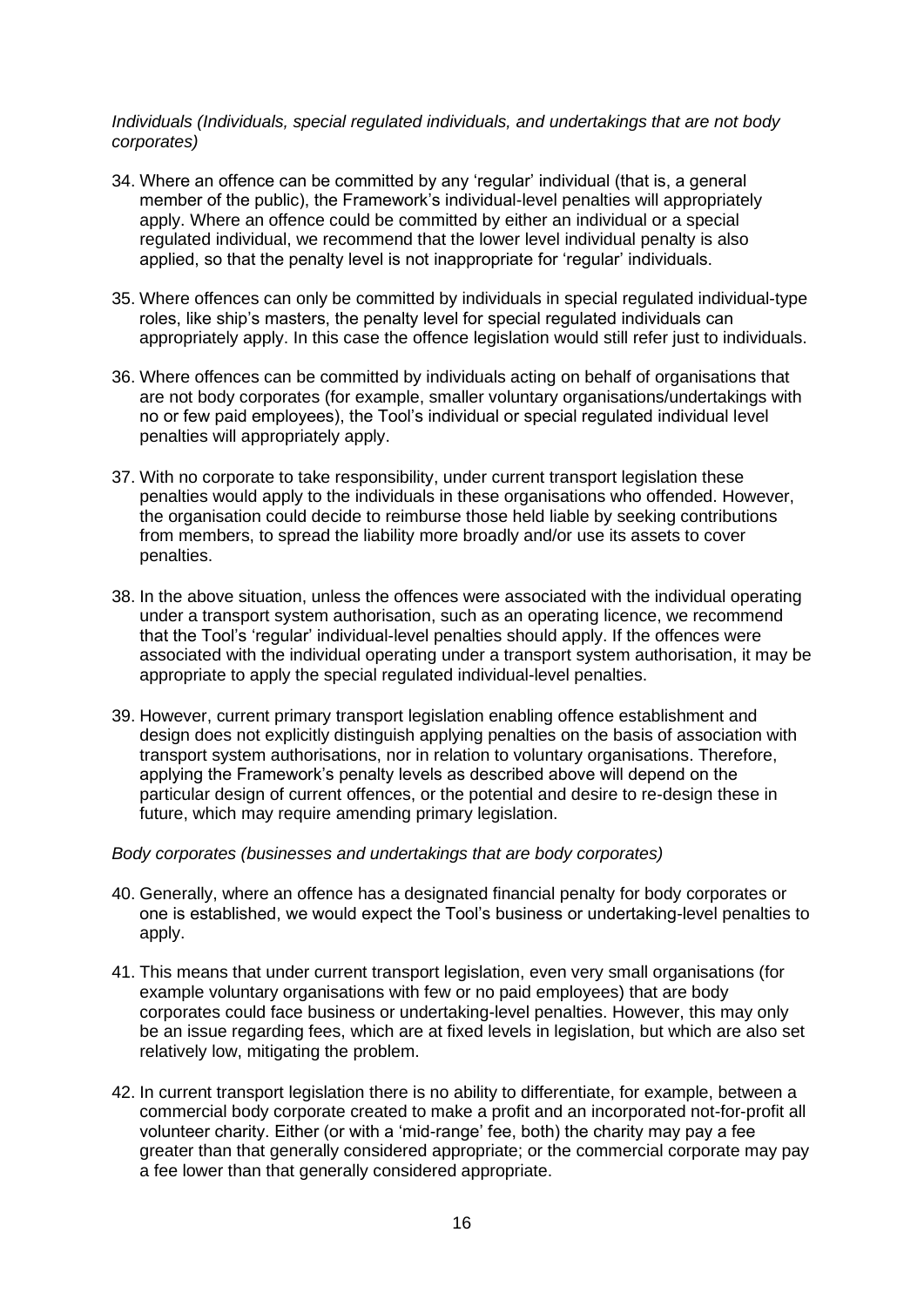- 43. Fines are able to be applied up to a maximum level. Therefore the court has discretion to consider various factors relevant to the gravity of the offending, having regard to the offender's level of responsibility and knowledge, and can consider financial capability, and apply a fine level accordingly. Consequently, despite an organisation being a body corporate, the court may impose a lower or no fine (for example, for an all volunteer charity).
- 44. Irrespective of the above, there may be situations where regulators consider that applying business or undertaking-level financial penalties to particular body corporates may be counterproductive. This could be in situations where body corporates have significantly less capacity to pay penalties than the average body corporate in the sector (for example, small voluntary groups). Ways to address this include:
	- designing offences where, for example, voluntary and non-voluntary organisations are distinguished, enabling different penalty levels (for example, applying individual or special regulated individual level penalties to voluntary organisations rather than business or undertaking-level penalties)
	- using discretion in not applying the financial penalty
	- revoking or placing conditions on authorisations, for those organisations operating under a transport system authorisation, instead of a financial penalty.

#### <span id="page-16-0"></span>**Fees and fines**

- 45. Assigning fee-based penalties is useful for straightforward, less serious offences that do not warrant court proceedings, convictions or substantial penalties. However, not all offences are appropriate for fees. In determining whether an offence should have a fee option, MoJ guidance states that a fee-based penalty scheme should:
	- address misconduct that is generally regarded as being of comparatively minor concern to the general public, but may address more serious matters provided the following considerations also apply:
		- $\circ$  involve actions or omissions that involve straightforward issues of fact
		- o only apply to strict or absolute liability offences
		- $\circ$  be an appropriate mechanism or part of an appropriate mechanism to encourage compliance with the law.
- 46. Therefore, in considering whether a fee-based penalty is suitable, it is useful to ask the following questions:
	- 46.1. **Is it a strict or absolute liability offence?** This means an offence where the state of mind, regarding intention to offend, or knowledge of committing an offence (*mens rea*) of the offender (including negligence, recklessness or wilful intention to offend) is not important for prosecuting the offence. A common example of this is a speeding offence. Proof from a speed camera, for example, that an offence has occurred is considered enough for a fee to be issued. It is not necessary to prove that the offender deliberately intended to speed or knew they were speeding when the offence occurred.
	- 46.2. **Is the offence comparatively minor? -** If the offence is severe enough that an offender should incur a substantial penalty, for example more than a \$1000 fee for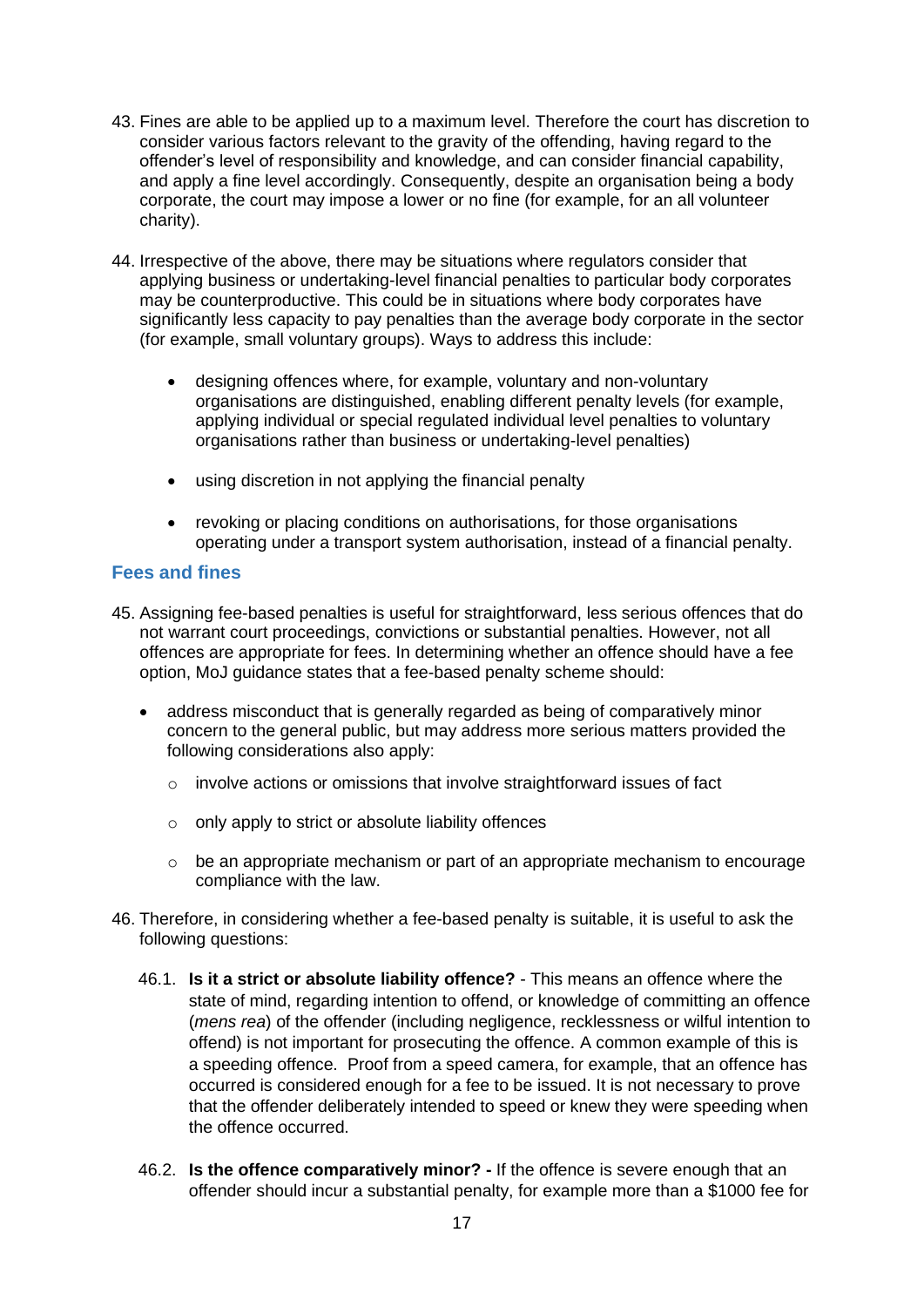a 'regular' individual, imprisonment, or receive a criminal record, then it is not suitable for a fee and should be a fine. To be suitable to be a fee, the offence should be in the Tool's severity category of one to five and not higher, as noted in the offence category Table one on page six and in Appendix 2.

- 47. When deciding whether a fee is appropriate, it is important to recognise that an individual cannot receive a conviction for an offence that includes a fee as a penalty option. In this case a serious offender who is prosecuted and fined would not have to declare a conviction subsequently in relation to a 'fit and proper person' test.
- 48. This situation may also preclude future prosecutions for other offences by the same person. This is because lack of a criminal conviction means no criminal history is available. However, enforcement or regulatory agencies may need to consider a person's criminal history to apply the 'public interest' test for prosecution, and a court would also take this into account in sentencing.
- 49. A more full discussion of appropriate circumstances for fee-based penalties is covered in the MoJ policy framework for new infringement schemes<sup>7</sup> and the LDAC Guidelines, Chapter 25, 'Creating infringement offences' 8 .
- 50. Finally, if a fee is considered appropriate, an associated fine must always also be provided. This is because, where an infringement fee is, for example, not paid and the case moves to court for whatever reason, there must be a fine available as the fee no longer applies. Otherwise a penalty will not be available. The case deciding this was Nelson City Council v Howard in 2004<sup>9</sup>.

#### <span id="page-17-0"></span>**Graduated offences**

- 51. Offences that include increasing levels of penalties (graduated offences), need special attention due to their complexity. Graduated offences include speeding, blood alcohol level and overweight vehicle offences in the Land Transport Act 1998. In these types of offences, penalty levels are determined according to the level of offending occurring over set limits - that is, level of alcohol in the blood, excess speed or extent to which the vehicle is overweight.
- 52. When reviewing graduated offences we recommend taking the following process:
	- take the top and bottom ends of the penalty scale, and process these in the same way as other offences using the Tool
	- next review the number of gradations on the scale to ensure simplicity and clarity, there should be as few as possible
	- finally, using the top and bottom ends of the scale as a quide, assign the intermediate steps to a penalty level.

<sup>7</sup> <http://www.justice.govt.nz/assets/Documents/Publications/infringement-governance-guidelines.pdf>

<sup>8</sup> <http://www.ldac.org.nz/guidelines/legislation-guidelines-2018-edition/compliance-and-enforcement/chapter-25/> 9 High Court of New Zealand, Nelson Registry CRI-2004-042-0220. As reported in the New Zealand Administrative Reports (NZAR) as [2004] NZAR 689.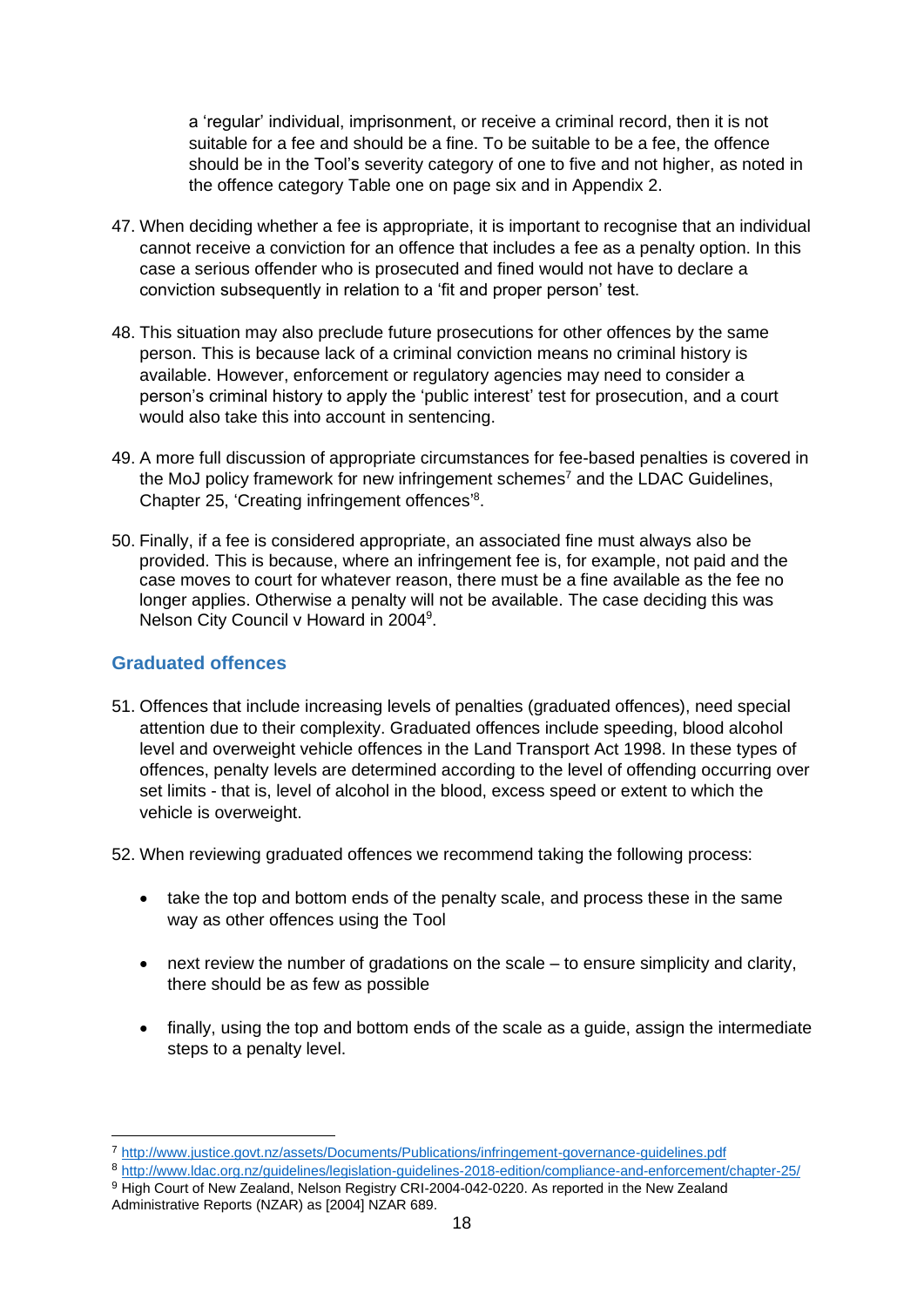### <span id="page-18-0"></span>**Step 5: Check the initial penalty against the remaining two Framework principles**

### 53. **Consider whether the penalty will deter undesirable behaviour and is**

**proportionate.** Step five involves assessing the initial penalties set against the remaining two principles (the other principles having been captured in previous steps):

- 53.1. *Deter undesirable behaviour* key aspects to consider to help ensure that a penalty will be effective at deterring unwanted behaviour include the penalty being:
	- $\circ$  reasonably linked to the offence's harm level this means the extent of potential harm is more likely to be understood and the behaviour less generally accepted
	- $\circ$  sufficiently high relative to the perceived benefits of offending, so that it is more likely people will be deterred from offending
	- o well aligned with the context and type of behaviour and type of potential offender – different types, configurations and levels of penalties (for example the consideration of non-financial penalties like licence suspension) will be more appropriate for different offenders.
- 53.2. *Be proportionate* relating to consistency and fairness. This is the concept that penalties should be proportionate and similar across different offences, transport modes and wider legislation in other sectors, in relation to severity and likelihood of harm and offenders that penalties apply to. Offences with similar levels and risks of harm applied to similar types of offenders should incur similar penalties.
- 53.3. Unless done under previous steps, ensuring proportionality will involve a targeted review of offences and penalties in the relevant Act and regulations the penalties are sited in, and relevant offences across transport modes, in wider relevant legislation, and considering international best practice for the type of offence<sup>10</sup>.

# <span id="page-18-1"></span>**Step 6: Refine the financial penalty**

- 54. **Consider, from the process at step five, if adjustments need to be made to the harm category or penalty levels.** Is there a need for extra deterrence, or to better address the penalty's proportionality, given the nature of the offence? Changes should be based on clearly identified reasoning and preferably evidence. If there is a need, move up or down one harm category, noting the reasons why. If there is a need to move the offence more than one category, this may indicate an error with the categorisation process.
- 55. It is important to note that the selection of harm points relates only to the severity of the offence. As discussed in Section 1, there are several additional considerations that might mean that this initial categorisation should be modified. These mainly relate to relevant

<sup>&</sup>lt;sup>10</sup> The mere lack of alignment between similar types of offences does not mean that the categorisation of the offence in question needs to change. It may instead indicate that there are wider issues with other offences in the system. If this is judged to be the case after penalty moderation, those offences should be referred for assessment under a regulatory stewardship programme.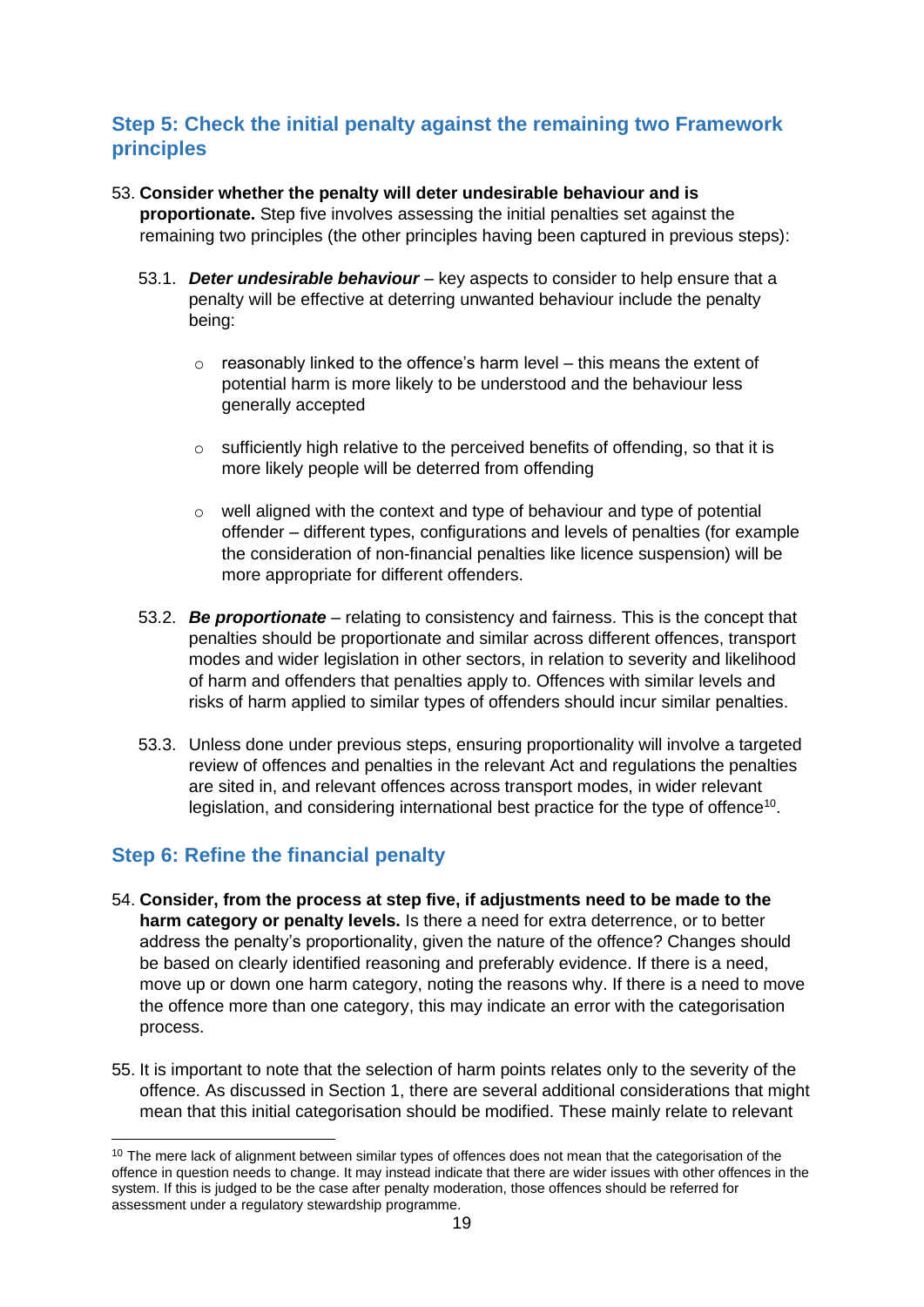external contextual factors (such as relative levels of parking fees, or the financial benefit expected from overloading a vehicle and therefore the appropriate penalty level to be a deterrent), and wider considerations of unintended consequences of applying a fee or fine.

#### <span id="page-19-0"></span>**Public policy contextual factors review**

- 56. A final overarching consideration in refining the proposed penalty level is to consider its' appropriateness in its wider public policy context. This is to determine whether there are factors in applying a penalty level that may lead to unintended outcomes.
- 57. This could, for example, relate to vulnerable population groups' inability to pay penalties, where that group has a particular propensity to commit a certain offence. In such a case it may be appropriate on public policy grounds to adjust a penalty slightly downwards. Conversely, we may consider that a penalty needs to be slightly increased. This may be because the predominant offender group generally has significant financial resources or particularly serious responsibilities, due to the nature of their participation in the transport sector.
- 58. However, penalty levels set in legislation cannot directly account for the financial circumstances of different offenders. Fees, being a set amount, address this by being set relatively low due to being associated with less serious, straightforward offences (although what is 'low' will differ for different offender groups).
- 59. Therefore, the enforcement approaches of regulators and enforcement agencies will likely have more influence to account for offenders' ability to pay or other circumstances, than actual penalty levels. This is due to their ability to use discretion in whether and how to apply financial penalties, or substitute alternative penalties. The design of offences to avoid perverse outcomes is also relevant.
- 60. For fines, set up to a maximum, the court process allows judges discretion in setting penalties to account for financial circumstances, among other matters. Therefore, the level at which fines are set in legislation is relevant in this context only as it will determine the range of the penalty that the court will work within.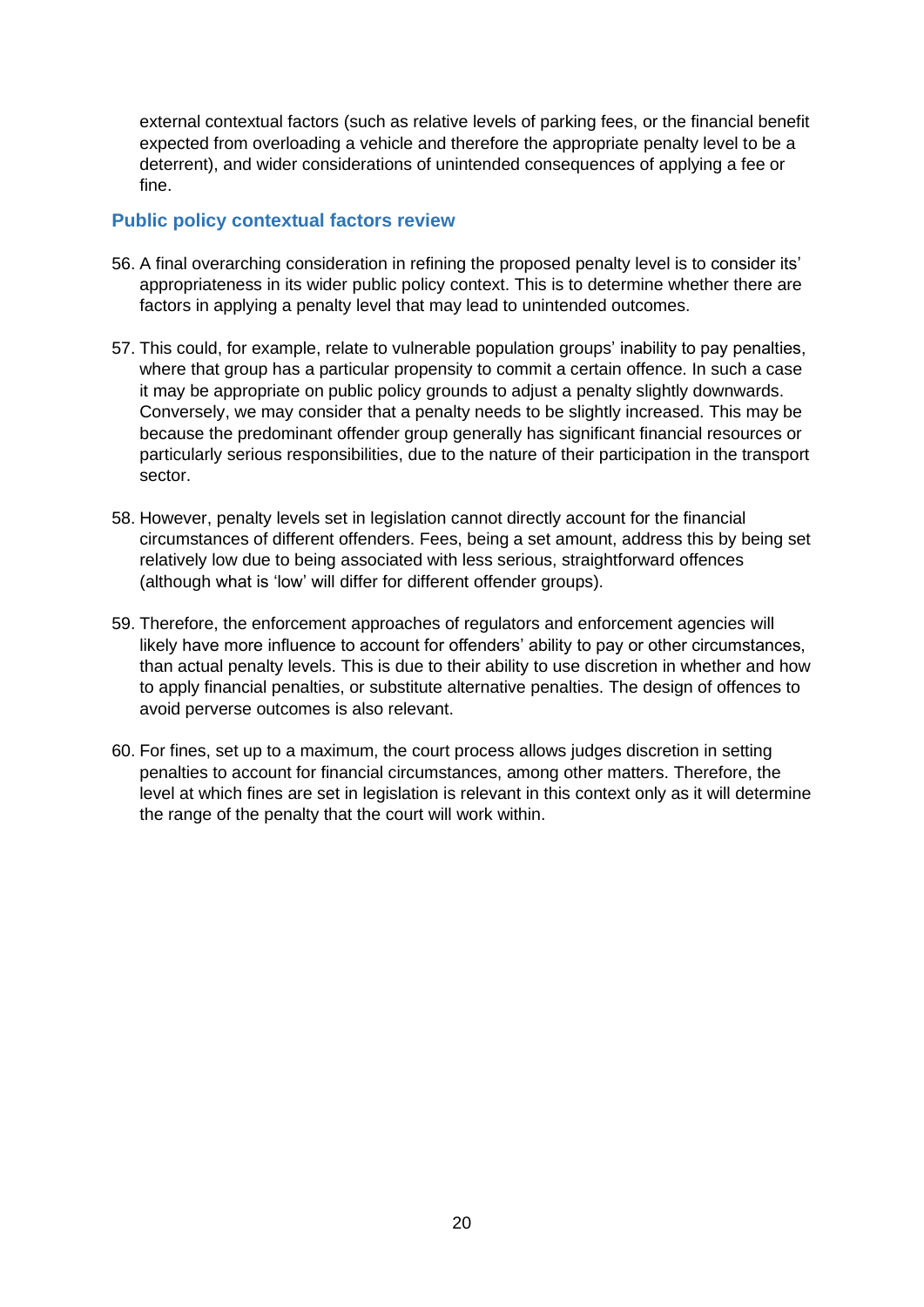# <span id="page-20-0"></span>**Section 3: Review and moderation process**

- 1. Once the steps in 'Section 2: Categorising offences' have been followed to produce a proposed penalty or group of penalties, a final review and moderation process is necessary. We intend that an 'in-house' Financial Penalty Review Panel (the Panel) will undertake this process. In the absence of the Panel, the process should be undertaken by at least one person not involved in the original penalty categorisation.
- 2. The purpose of the review and moderation process is to have an overarching look for mistakes and inconsistences with the categorisation process, and instances where the proposed offence does not appear to align with the Framework principles set out in Section 1.
- 3. Steps that the process should take include, but not be limited to, reviewing:
	- any decision to set infringements that exceed LDAC and MoJ quidelines
	- any infringements that do not have associated fines this is not acceptable for court process
	- any decision to increase or decrease an offence harm category from its original level in Step 6
	- the proposed offence(s) in light of other relevant offences both within and across transport modes, as well as more generally across relevant New Zealand legislation, and international best practice for the type of offence:
		- $\circ$  this should be targeted rather than a broad review of all possible legislation
		- o look for other transport offences of a similar nature (for example, in relation to maritime offences, offences involving loading dangerous goods onto a boat, in comparison to similar offences involving a truck)
		- $\circ$  compare the offences and penalties with others in the same legislative instrument (there should be a measure of coherence between them)
		- o where relevant, compare with other relevant non-transport legislative regimes (for example, HSWA).
- 4. The Panel should meet with the adviser/team of advisers who have submitted the penalty levels for review, and provide written feedback in advance. More than one meeting may be required if, as a result of the Panel's original feedback, further work is needed.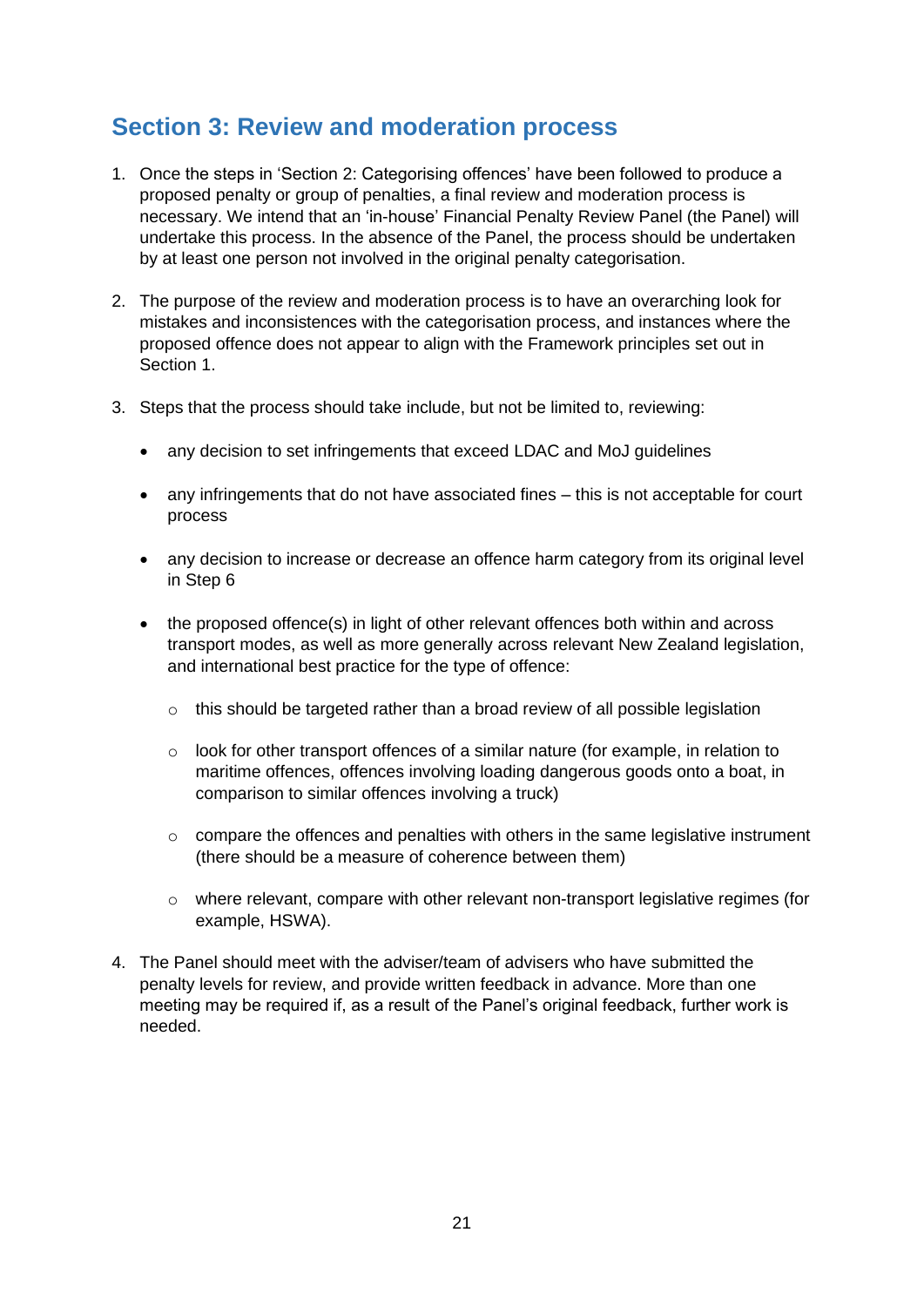# <span id="page-21-0"></span>**Section 4: Agree final proposed penalty amount**

- 1. Once the final review and moderation is complete the final penalty levels can be confirmed.
- 2. Any significant deviations from the original framework categorisation process arising from the review and moderation process should be recorded for future reference. The penalty amounts should now be ready to be put forward for the legislative change process.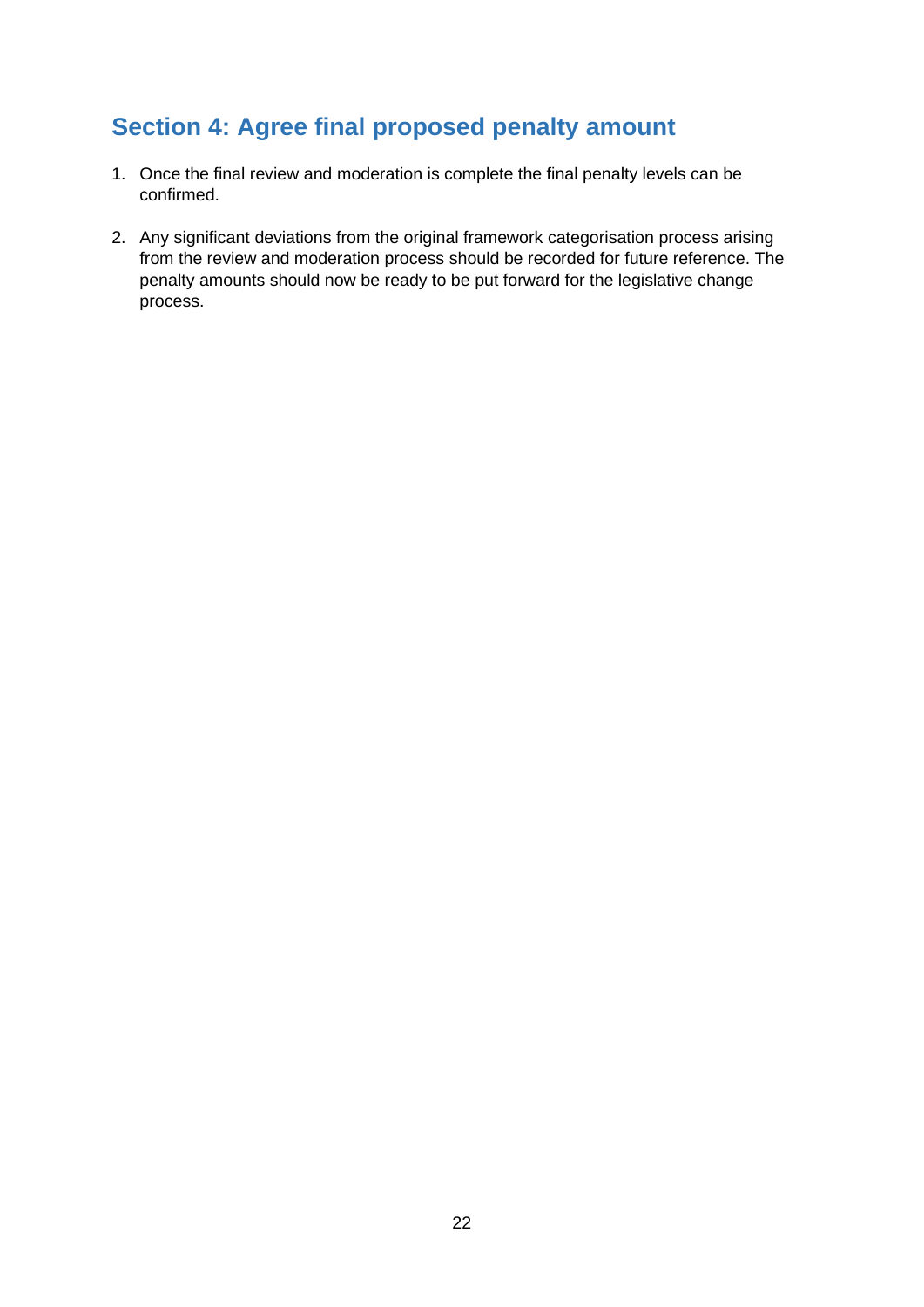# <span id="page-22-0"></span>**Appendix 1 – Harm types/likelihood and classification points**

### <span id="page-22-1"></span>**System Harms**

System harms arise from offences which cause harm by breaching the requirements of the transport system themselves, which support a safe, secure and effective system – for example, driving a vehicle while not being properly licensed. These harms do not directly negatively impact people, the environment or property at the time. However, they pose a risk as they involve not adhering to transport system requirements designed to ensure safety and effectiveness.

Table three below sets out severity levels for system harm offences and associated points.

| <b>Severity</b>       | <b>Offence descriptor</b>                                           | <b>Points</b> |
|-----------------------|---------------------------------------------------------------------|---------------|
| None                  | This offence does not relate to any failure to adhere to            |               |
|                       | licensing, testing, maintenance, documentation or other similar     |               |
|                       | requirements.                                                       | 0             |
| Low                   | Minor and procedural failure to comply with transport               |               |
|                       | requirements, risking minor harm. May be suitable for an            |               |
|                       | infringement fee. Alternatively, predominantly an offence           |               |
|                       | involving inherently harmful behaviour, which will incur higher     |               |
|                       | safety and/or environmental and property harm points.               | 5             |
| Medium                | Less serious failure to hold appropriate licence or certificate,    |               |
|                       | carry out test, provide information or similar. May be suitable for |               |
|                       | an infringement fee. Alternatively, predominantly an offence        |               |
|                       | involving inherently harmful behaviour, which will incur higher     |               |
|                       | safety and/or environmental and property harm points.               | 10            |
| High                  | Failure to hold appropriate licence or certificate, carry out test, |               |
|                       | maintenance, provide information or similar. Breach of a            |               |
|                       | security requirement. Failure to pay a fee or levy. Risk of some    |               |
|                       | economic loss and reputational damage to the transport              |               |
|                       | system.                                                             | 20            |
| Very High             | Serious failure to hold appropriate licence or certificate, carry   |               |
|                       | out test, provide information or similar, risking serious harm.     |               |
|                       | Serious breach of a security requirement. Ongoing failure to        |               |
|                       | pay a fee or levy. Risk of serious economic loss and                |               |
|                       | reputational damage to the transport system.                        | 35            |
| <b>Extremely High</b> | Deliberate falsification or concealment of failure to comply with   |               |
|                       | requirements. Deliberately obscuring information or                 |               |
|                       | documentation. Deliberate breach of a security requirement.         |               |
|                       | Risk of significant economic loss and major reputational            |               |
|                       | damage to the transport system.                                     | $51^{11}$     |

#### **Table 3: System harm severity**

<sup>&</sup>lt;sup>11</sup> Set at 51 points, rather than 50, so that an extremely high-level system offence which incurs no other harmtype points will not be suitable for an infringement fee – see Appendix 2, Table 6.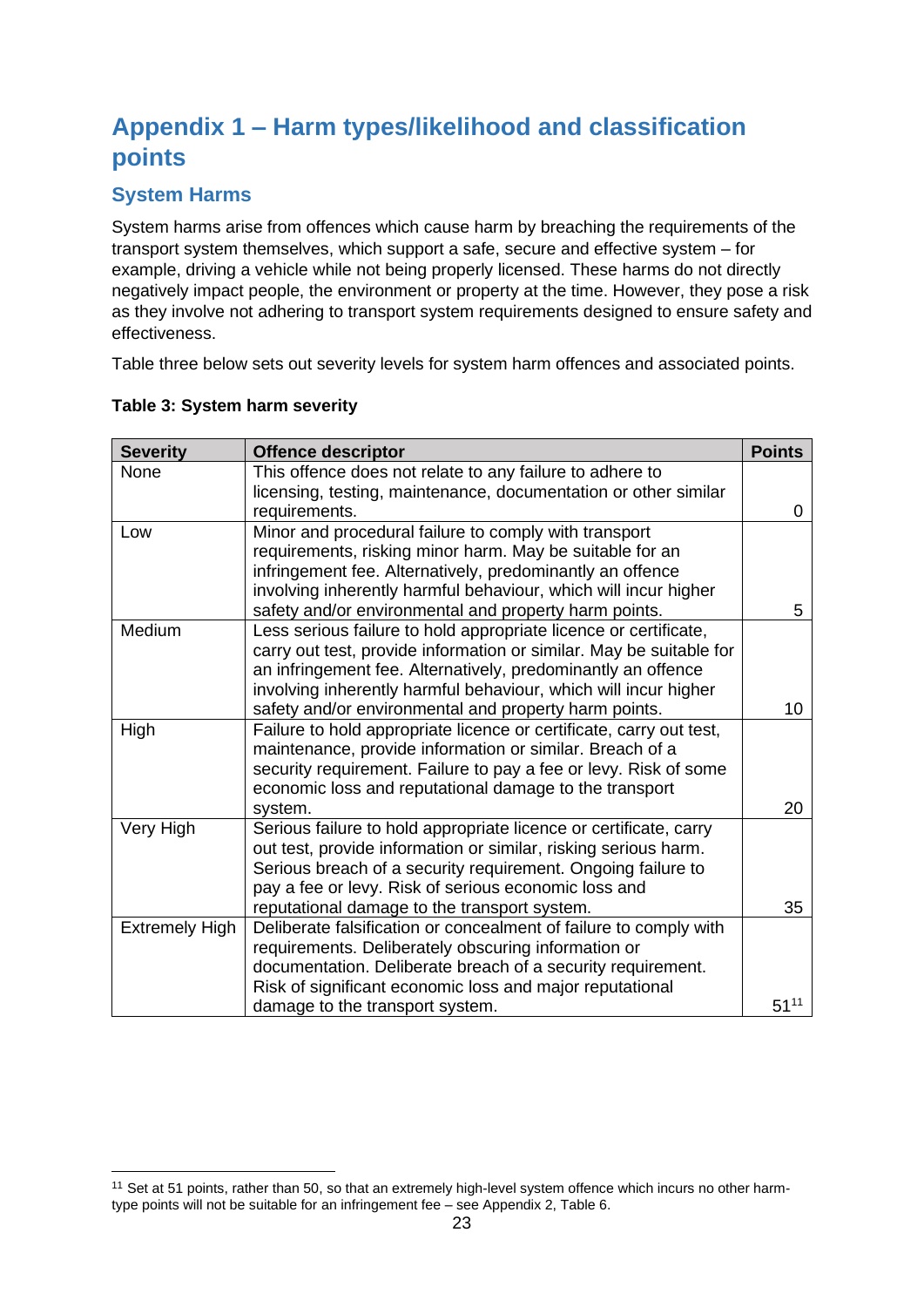### <span id="page-23-0"></span>**Safety Harms**

Safety harms arise from offences which involve inherently dangerous action or inaction and have either directly caused or risk directly causing harm to people. These include offences such as failing to give way, driving the wrong way on a one-way road, or operating a vehicle or craft under the influence of alcohol or with excessive speed. Table four below provides severity levels for safety harm, with likelihood of harm occurring and associated points.

Note that for safety and environmental or property harm (outlined further below), we assign points based on the likelihood of the harm occurring should the offence occur; not on the likelihood of the offence itself occurring.

| <b>Severity</b> |                                                                                                | Likelihood of harm occurring <sup>12</sup> |               |      |                     |
|-----------------|------------------------------------------------------------------------------------------------|--------------------------------------------|---------------|------|---------------------|
| Grade           | Offence descriptor <sup>13</sup>                                                               | Low                                        | <b>Medium</b> | High | V High<br>/Occurred |
| None            | No risk of, or actual, safety-related<br>harm                                                  | 0                                          | 0             | O    | 0                   |
| Low             | Offence which may cause, or caused,<br>minor injury                                            | 5                                          | 10            | 15   | 20                  |
| Medium          | Offence which may cause, or caused,<br>moderate injury                                         | 10                                         | 15            | 20   | 30                  |
| High            | Offence which may cause, or caused,<br>death or serious injury to between one<br>and 10 people | 15                                         | 20            | 30   | 40                  |
| Very<br>High    | Offence which may cause, or caused,<br>death or serious injury to more than 10<br>people       | 20                                         | 30            | 40   | 50                  |

|  |  |  | Table 4: Safety harm severity and likelihood of harm occurring |  |  |
|--|--|--|----------------------------------------------------------------|--|--|
|--|--|--|----------------------------------------------------------------|--|--|

<sup>&</sup>lt;sup>12</sup> The likelihood of the harm occurring should the offence itself occur.

<sup>&</sup>lt;sup>13</sup> Note that the descriptor harm examples are given only as a guide or proxy to assess offence harm grade. The examples are not meant to imply that the offence must be certain to cause the result described, to get the associated harm grade.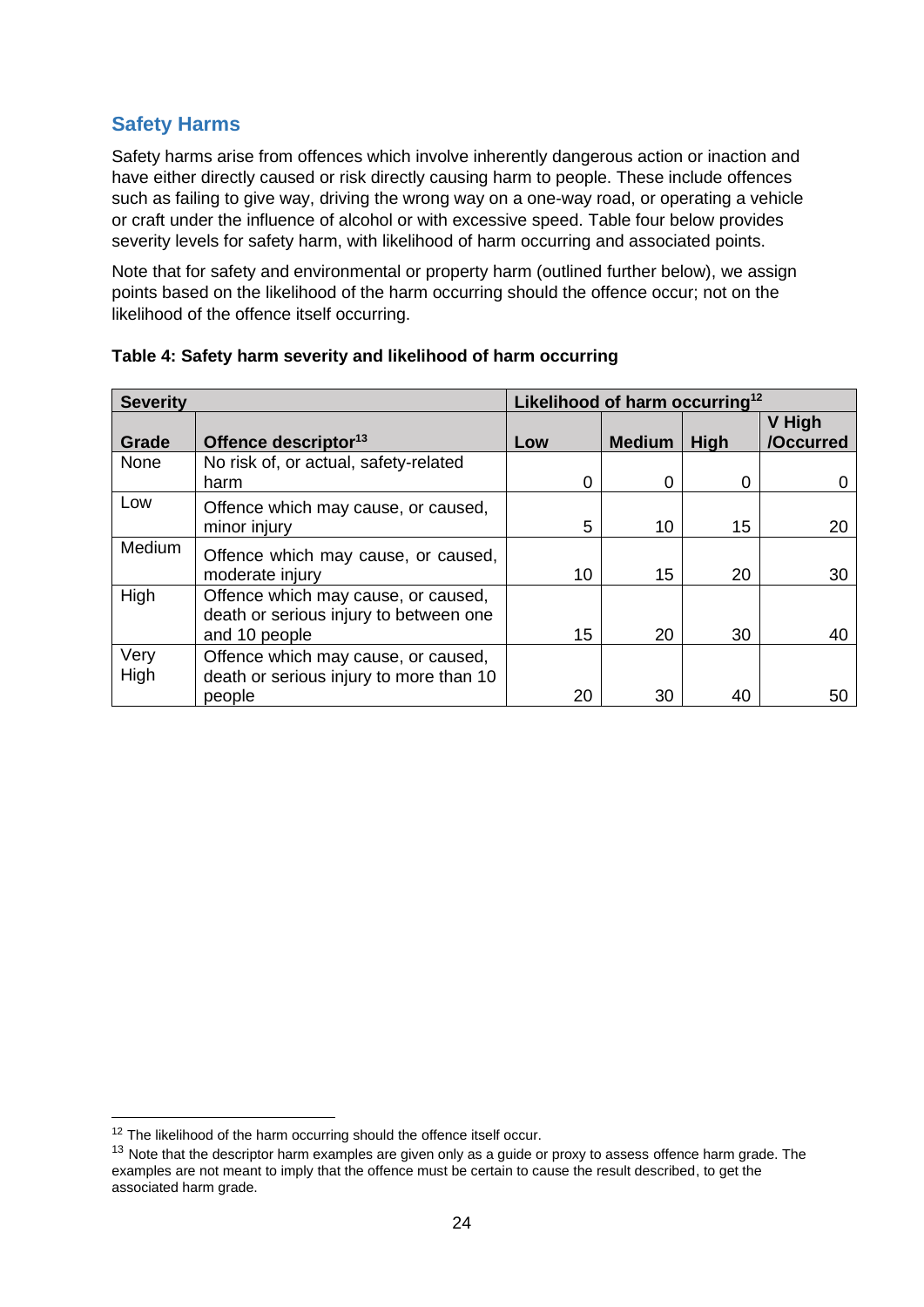## <span id="page-24-0"></span>**Environmental and Property Harms**

Environmental and property harms arise from offences which involve action or inaction which directly causes or risks causing harm to the environment, property (including improper use of property) or infrastructure. These include offences such as discharging hazardous substances into the environment, damaging property through improper use of a vehicle, or parking offences. Table five below provides severity levels for environmental and property harm, with likelihood of harm occurring and associated points.

| <b>Severity</b> |                                                                                                                                                                                                                   | <b>Likelihood of harm occurring</b> |               |      |                               |
|-----------------|-------------------------------------------------------------------------------------------------------------------------------------------------------------------------------------------------------------------|-------------------------------------|---------------|------|-------------------------------|
| Grade           | <b>Offence descriptor</b>                                                                                                                                                                                         | Low                                 | <b>Medium</b> | High | <b>Very High</b><br>/Occurred |
| <b>None</b>     | No risk of, or actual, environmental or<br>property harm                                                                                                                                                          | 0                                   | 0             | 0    | 0                             |
| Low             | Offence which may cause, or caused,<br>minor environmental or property harm<br>(eg, damage to/loss of one-two cars or<br>a small recreational boat, excessive<br>vehicle noise)                                   | 5                                   | 10            | 15   | 20                            |
| <b>Medium</b>   | Offence which may cause, or caused,<br>moderate property or environmental<br>harm (eg, loss of a small-medium<br>sized aircraft or medium sized ship,<br>limited dangerous goods<br>contamination)                | 10                                  | 15            | 20   | 30                            |
| High            | Offence which may cause, or caused,<br>serious property or environmental<br>harm (eg, loss of a large commercial<br>passenger jet or large ship, train<br>derailment, contamination of a lake)                    | 15                                  | 20            | 30   | 40                            |
| Very<br>High    | Offence which may cause, or caused,<br>extreme environmental or property<br>harm (eg, extensive oil spill damaging<br>entire marine environment or<br>coastline, destruction of an entire inner<br>city precinct) | 20                                  | 30            | 40   | 50                            |

| Table 5: Environmental and property harm severity and likelihood of harm occurring |  |  |
|------------------------------------------------------------------------------------|--|--|
|                                                                                    |  |  |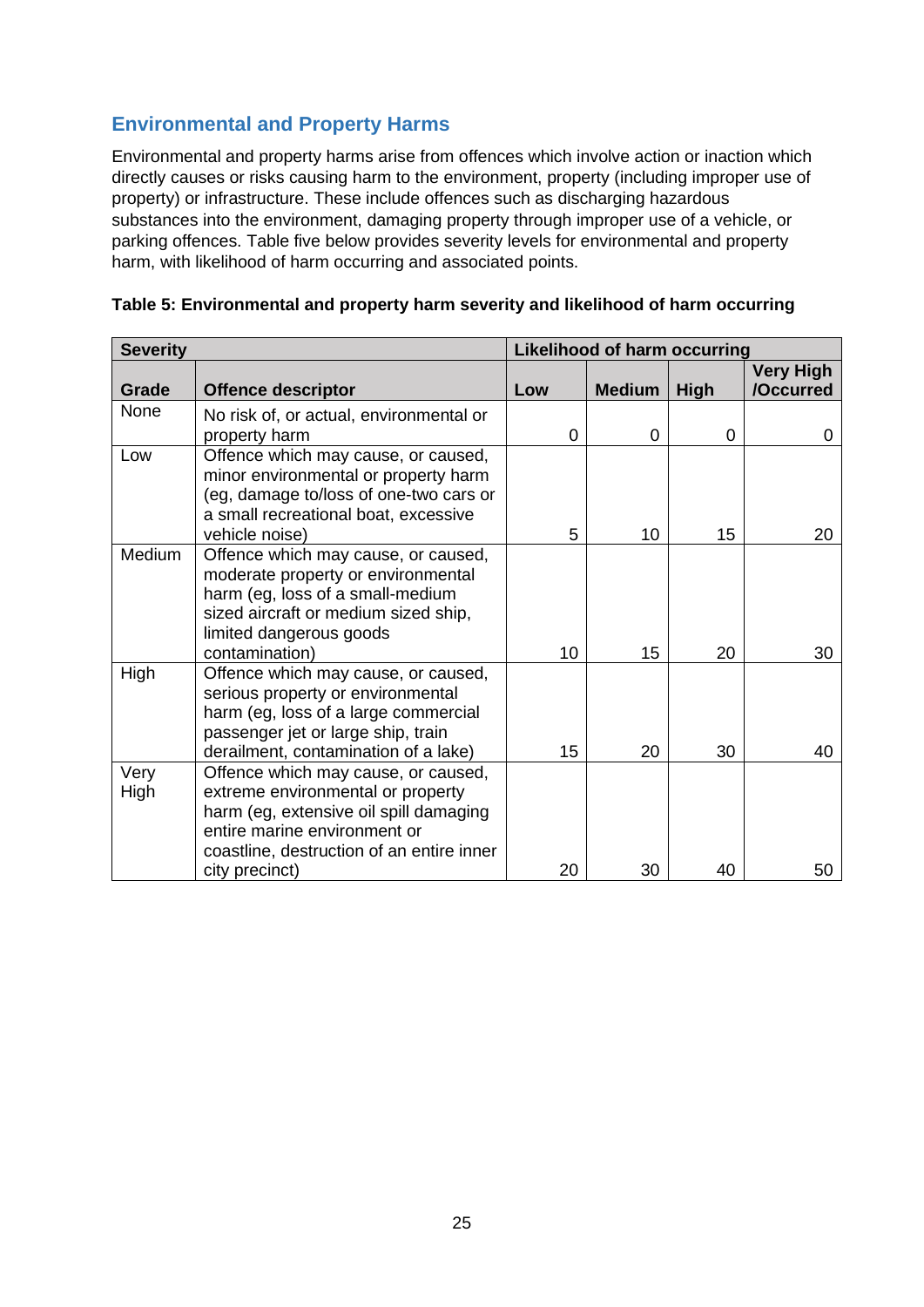# <span id="page-25-0"></span>**Appendix 2: Penalty scale for harm and types of offenders**

Table six below provides a proposed overall penalty scale with recommended penalty amounts, linked to harm category from points awarded (in Tables three-five), and types of offenders.

Harm category's one and two are broken down to a greater degree of granularity (levels 1A, 1B, 2A, 2B). This is primarily to allow appropriately stepped penalty levels for the significant number of lower severity land transport-related (traffic) offences committed.

| <b>Harm</b><br>category | <b>Points</b> | Fee               |                                         |                                   | <b>Fine</b>       |                                  |                                   |
|-------------------------|---------------|-------------------|-----------------------------------------|-----------------------------------|-------------------|----------------------------------|-----------------------------------|
|                         |               | <b>Individual</b> | <b>Special</b><br>Reg Ind <sup>14</sup> | <b>Business or</b><br>undertaking | <b>Individual</b> | <b>Special</b><br><b>Reg Ind</b> | <b>Business or</b><br>undertaking |
| 1A                      | Up to 10      | \$50              | \$150                                   | \$500                             | \$250             | \$750                            | \$2,500                           |
| 1B                      | $11 - 15$     | \$150             | \$450                                   | \$1,500                           | \$750             | \$2,250                          | \$7,500                           |
| 2A                      | 16-20         | \$250             | \$750                                   | \$2,500                           | \$1,250           | \$3,750                          | \$12,500                          |
| 2B                      | $21 - 25$     | \$350             | \$1,050                                 | \$3,500                           | \$1,750           | \$5,250                          | \$17,500                          |
| 3                       | $26 - 30$     | \$500             | \$1,500                                 | \$5,000                           | \$2,500           | \$7,500                          | \$25,000                          |
| $\overline{4}$          | $31 - 40$     | \$700             | $$2,100^{15}$                           | \$7,000                           | \$3,500           | \$10,50016                       | \$35,000                          |
| 5                       | $41 - 50$     | \$1,000           | $$3,000^{17}$                           | \$10,000                          | \$5,000           | \$15,00018                       | \$50,000                          |
| 6                       | $51 - 70$     | N/A               | N/A                                     | N/A                               | \$10,000          | \$30,000                         | \$100,000                         |
| $\overline{7}$          | 71-90         | N/A               | N/A                                     | N/A                               | \$20,000          | \$60,000                         | \$200,000                         |
| 8                       | 91-110        | N/A               | N/A                                     | N/A                               | \$30,000          | \$90,000                         | \$300,000                         |
| 9                       | 111-130       | N/A               | N/A                                     | N/A                               | \$50,000          | \$150,000                        | \$1,500,000                       |
| 10                      | 131-150       | N/A               | N/A                                     | N/A                               | \$60,000          | \$180,000                        | \$3,000,000                       |

#### **Table 6: Penalty scale for harm and types of offenders**

<sup>14</sup> Special Regulated Individual.

<sup>&</sup>lt;sup>15</sup> Note this penalty level is above maximum amounts currently allowed in transport regulations for fees, with limits of \$2000 (individual) and \$12,000 (body corporate). Therefore, the lesser limits will apply.

<sup>&</sup>lt;sup>16</sup> Note this penalty level is above maximum amounts currently allowed in transport regulations for fines, with limits of \$10,000 (individual) and \$50,000 (body corporate). Therefore, the lesser limits will apply. <sup>17</sup>See note 15.

<sup>18</sup> See note 16.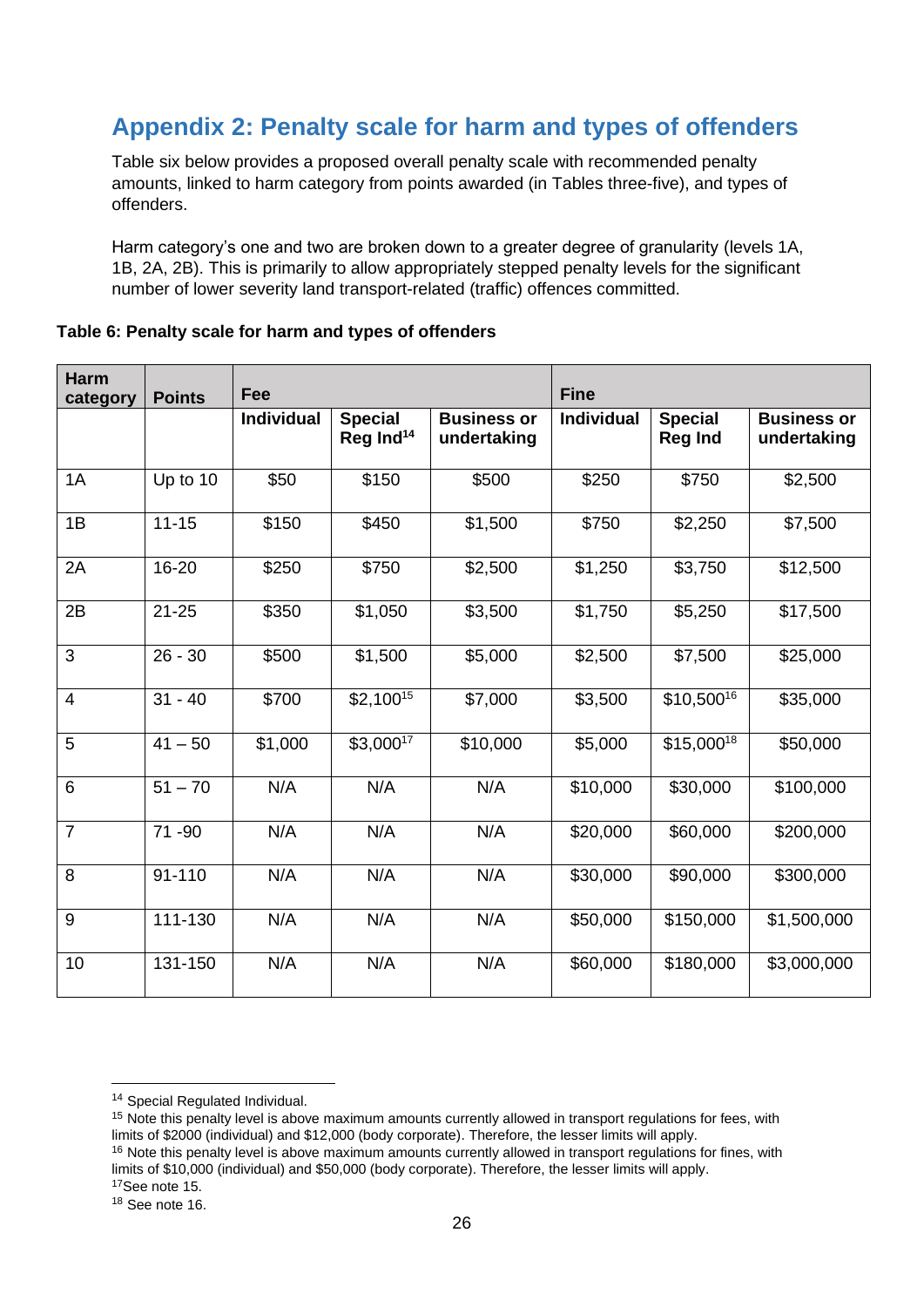# <span id="page-26-0"></span>**Appendix 3: Worked Examples**

Two sets of examples of using the Tool's categorisation process and tables to set penalties for offences are provided below.

### <span id="page-26-1"></span>**Example One - Drivers licensing related offences**

There are several offences related to driver's licences under the Land Transport Act 1998 and associated Land Transport (Offences and Penalties) Regulations 1998. Examples are summarised in the table below and include offences due to not having an appropriate licence, not producing it when asked, driving contrary to specific conditions of a licence, and driving while suspended.

| Table 7: Drivers licensing-related offences summary |  |
|-----------------------------------------------------|--|
|-----------------------------------------------------|--|

| <b>Section</b> | <b>Offence</b>                                           |
|----------------|----------------------------------------------------------|
|                | Land Transport Act 1998                                  |
| 32(1)(c)       | Driving while licence suspended or revoked               |
|                | Land Transport (offences and Penalties) Regulations 1998 |
| 31(1)(a)       | Driving without appropriate current driver licence       |
| 31(1)(b)       | Driving contrary to conditions of driver licence         |
| 31(1)(c)       | Failing to produce driver licence                        |

Applying the categorisation tool has produced the following harm points and penalties.

| <b>Section</b> | <b>Offence</b>                                      | Notes on usage,<br>interpretation                                               | Categorisation                                                                                                                                                                                                                                                                         | <b>Harm</b><br><b>Points</b>                                                       | Fees and<br>max fines<br>for<br><b>individuals</b> |
|----------------|-----------------------------------------------------|---------------------------------------------------------------------------------|----------------------------------------------------------------------------------------------------------------------------------------------------------------------------------------------------------------------------------------------------------------------------------------|------------------------------------------------------------------------------------|----------------------------------------------------|
|                | Land Transport Act 1998                             |                                                                                 |                                                                                                                                                                                                                                                                                        |                                                                                    |                                                    |
| 32(1)(c)       | Driving while<br>licence<br>suspended<br>or revoked | The individual had<br>a licence but it has<br>been removed<br>due to offending. | High level system<br>harm - the individual<br>should know they<br>have been<br>suspended.<br>Suspension would<br>indicate they are less<br>competent, risk prone<br>or reckless. Higher<br>level safety harm.<br>Possibility of medium<br>level environmental<br>and/or property harm. | System -<br>20<br>Safety -<br>30<br>Env/prop <sup>19</sup><br>$-20$<br>Total $-70$ | \$10,000 fine                                      |

| Table 8: Drivers licensing-related harm points and penalties |  |
|--------------------------------------------------------------|--|
|                                                              |  |
|                                                              |  |

<sup>19</sup> Environmental and/or property harm.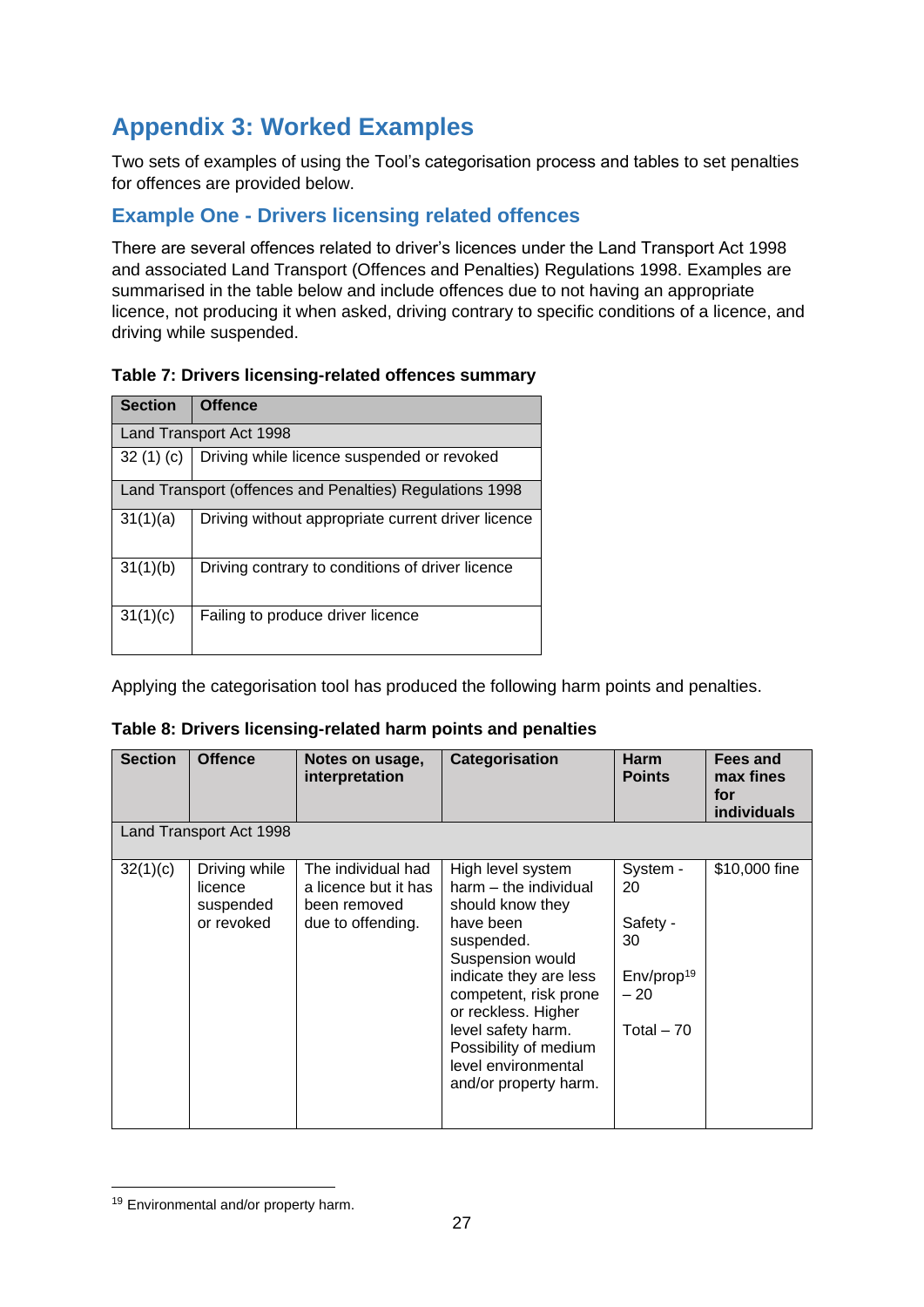| 'Section | <b>Offence</b>                                                    | Notes on usage,<br>interpretation                                                                                                | Categorisation                                                                                                                                                                            | <b>Points</b>                                                           | <b>Fees and</b><br>max fines<br>for<br>individuals |
|----------|-------------------------------------------------------------------|----------------------------------------------------------------------------------------------------------------------------------|-------------------------------------------------------------------------------------------------------------------------------------------------------------------------------------------|-------------------------------------------------------------------------|----------------------------------------------------|
|          |                                                                   | Land Transport (offences and Penalties) Regulations 1998                                                                         |                                                                                                                                                                                           |                                                                         |                                                    |
| 31(1)(a) | Driving<br>without<br>appropriate<br>current<br>driver<br>licence | Need to clarify if<br>this includes<br>restricted vs full<br>licence, no<br>licence, or licence<br>lapsed.                       | System harm -<br>individual is not<br>respecting the<br>licensing system.<br>Safety harm - they<br>may not be a<br>competent driver<br>depending on why<br>they do not have a<br>licence. | System-<br>20<br>Safety -<br>10<br>Env/prop<br>$-10$<br>Total $-40$     | \$700 fee<br>\$3,500 fine                          |
| 31(1)(b) | Driving<br>contrary to<br>conditions of<br>driver<br>licence      |                                                                                                                                  | Medium level safety,<br>system and env/prop<br>harm. The individual<br>may not be competent<br>to drive in the vehicle<br>or situation they are<br>in.                                    | $System -$<br>10<br>$Safety -$<br>10<br>Env/prop -<br>10<br>Total $-30$ | \$500 fee<br>\$2,500 fine                          |
| 31(1)(c) | Failing to<br>produce<br>driver<br>licence                        | Appears that the<br>individual has a<br>licence but forgot<br>to carry it on them.<br>Police can ID<br>driver by other<br>means. | A very minor and<br>procedural system<br>harm. No safety or<br>env/prop harm.                                                                                                             | $System -$<br>5                                                         | \$50 fee<br>\$250 fine                             |

# <span id="page-27-0"></span>**Example Two - Civil Aviation Offences**

The Civil Aviation Act 1990 contains a wide range of offence provisions relating to the conduct of participants in the civil aviation system. The offences span behaviours ranging from failure to meet compliance obligations, provision of false or misleading information or acting without regulatory approval, through to acts causing unnecessary danger to people or property.

These provisions have been carried over to the Civil Aviation Bill, for the purposes of which the financial penalties have been reviewed using the Tool. Examples of the different types of offences in the legislation are provided in Table nine.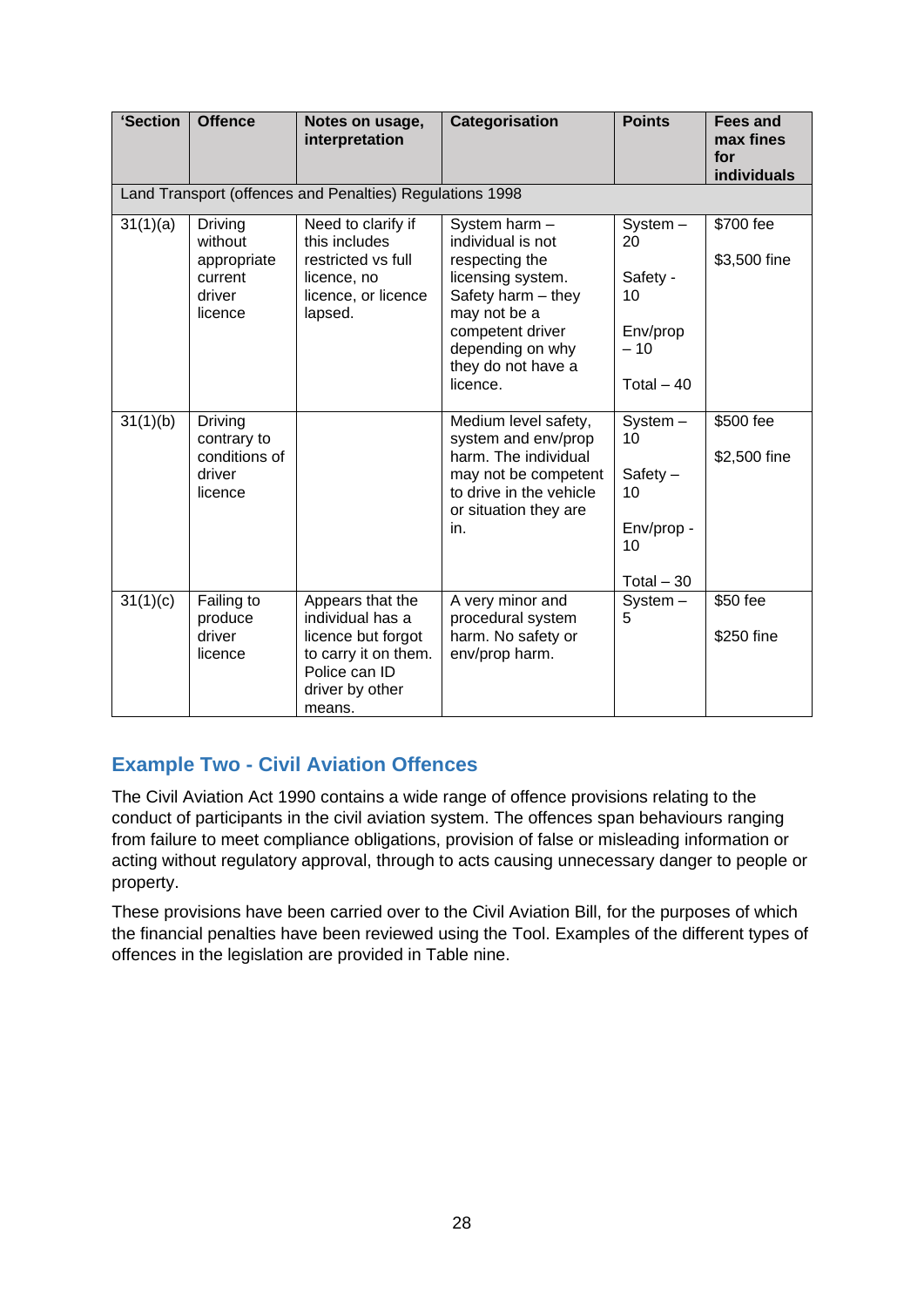| clause/section | <b>Civil Aviation Bill/Act</b> | <b>Offence</b>                                                                                                             |
|----------------|--------------------------------|----------------------------------------------------------------------------------------------------------------------------|
| <b>Bill</b>    | Act                            |                                                                                                                            |
| 20             | 52C                            | Failure to provide identifying information (about pilot in command<br>alleged to have committed an offence)                |
| 39             | 43A                            | Operating aircraft in careless manner                                                                                      |
| 40             | 44                             | Dangerous activity involving aircraft, aeronautical product or aviation-<br>related service                                |
| 42             | 56                             | Communicating false information relating to safety                                                                         |
| 97             | 43                             | Endangerment caused by holder of an aviation document                                                                      |
| 98             | 46                             | Acting without necessary aviation document                                                                                 |
| 101            | 49                             | Communicating false information or failing to disclose information<br>relevant to granting or holding of aviation document |
| 104            | 46A                            | Acting without required medical certificate                                                                                |
| 109            | 52B                            | Failure to notify accident or incident                                                                                     |
| 282            | 44A                            | Failure to comply with inspection or monitoring request                                                                    |

#### **Table 9: Civil aviation offences summary**

The summarised results of applying the Tool to the above provisions are set out in Table ten below. In each instance, the maximum penalty for offences by an individual has been set at the level for a special regulated individual. This is because of the particular responsibilities that aviation participants have for the safety of other individuals, aircraft and other property affected by their actions.

| Table 10: Civil aviation offences harm points and penalties |  |
|-------------------------------------------------------------|--|
|-------------------------------------------------------------|--|

| <b>Clause</b> |     | <b>Offence</b>                                                             | <b>Consequences</b>                                                                                                                                                                                                                                                                                                                                                                                              | <b>Points</b>                                                                | <b>Max fine</b>                                                                         |
|---------------|-----|----------------------------------------------------------------------------|------------------------------------------------------------------------------------------------------------------------------------------------------------------------------------------------------------------------------------------------------------------------------------------------------------------------------------------------------------------------------------------------------------------|------------------------------------------------------------------------------|-----------------------------------------------------------------------------------------|
| <b>Bill</b>   | Act |                                                                            |                                                                                                                                                                                                                                                                                                                                                                                                                  |                                                                              |                                                                                         |
| 20            | 52C | Failure to provide<br>identifying<br>information about<br>pilot in command | Non-identification of an offending<br>pilot could mean that an individual<br>whose conduct presents a risk to<br>aviation safety could evade the<br>consequences of their offending<br>conduct and continue to operate<br>within the system without sanction.<br>The offending is serious from a<br>system perspective: it involves<br>active concealment in relation to an<br>alleged offence, which could, for | $System -$<br>51<br>$Safety -$<br>15<br>Env/prop<br>$-15$<br>Total -<br>8120 | Special Reg<br>Individual<br>\$30,000<br><b>Business or</b><br>undertaking<br>\$100,000 |

<sup>&</sup>lt;sup>20</sup> Note that 81 points places the offence in harm category seven of the Appendix 2 penalty scale. However, in this case a process of reviewing the penalty level in relation to the Framework principles, and comparison with other offences, has led to a decision to drop the penalty down a level to category six – hence the lower fines.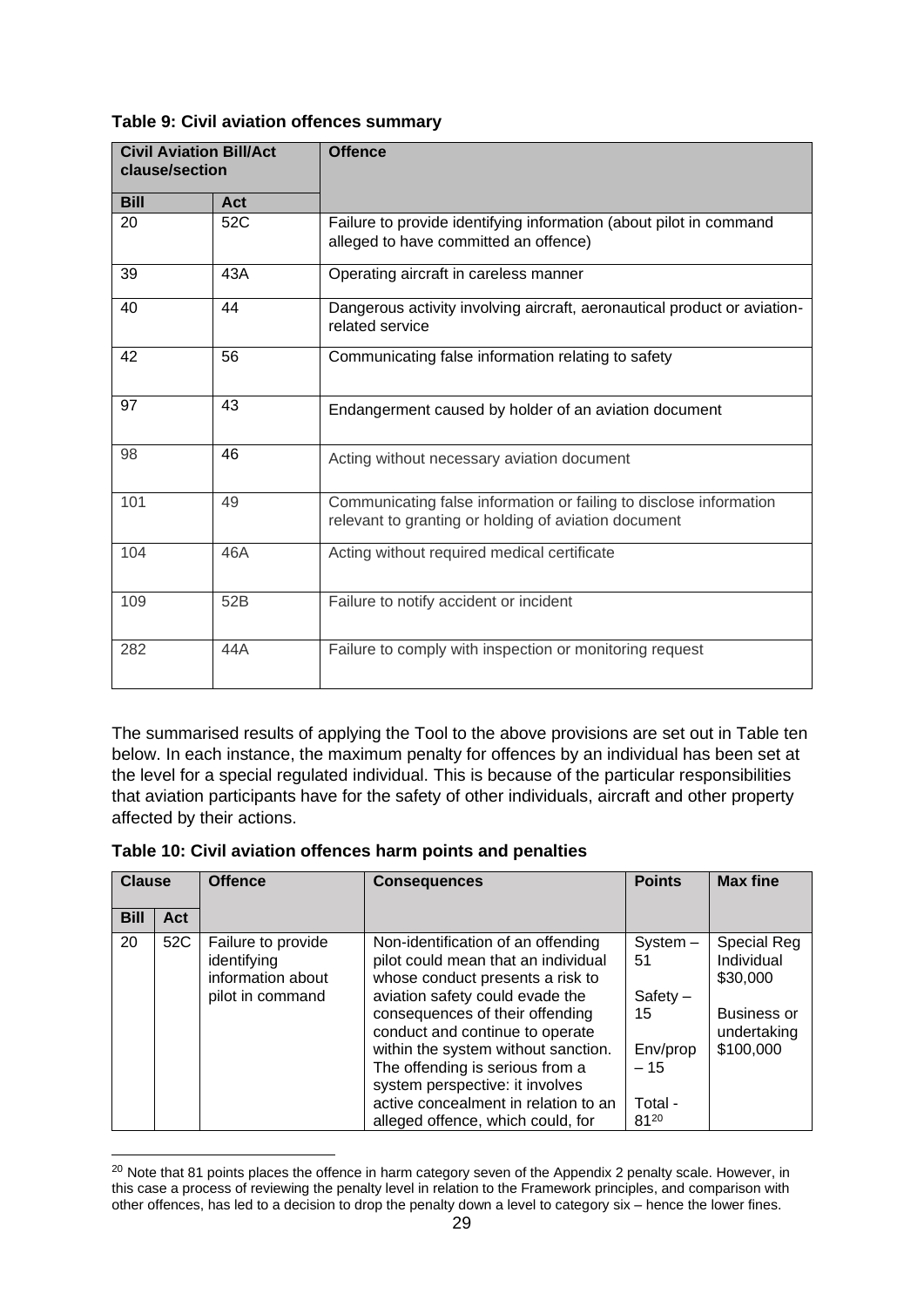| <b>Clause</b> |     | <b>Offence</b>                                                                                      | <b>Consequences</b>                                                                                                                                                                                                                                                                                                                                                                                                                                                                                                                                                                                                                                                                                                                                                                                                                              | <b>Points</b>                                                             | <b>Max fine</b>                                                                                |
|---------------|-----|-----------------------------------------------------------------------------------------------------|--------------------------------------------------------------------------------------------------------------------------------------------------------------------------------------------------------------------------------------------------------------------------------------------------------------------------------------------------------------------------------------------------------------------------------------------------------------------------------------------------------------------------------------------------------------------------------------------------------------------------------------------------------------------------------------------------------------------------------------------------------------------------------------------------------------------------------------------------|---------------------------------------------------------------------------|------------------------------------------------------------------------------------------------|
| <b>Bill</b>   | Act |                                                                                                     |                                                                                                                                                                                                                                                                                                                                                                                                                                                                                                                                                                                                                                                                                                                                                                                                                                                  |                                                                           |                                                                                                |
|               |     |                                                                                                     | example be an offence involving<br>unnecessary endangerment.                                                                                                                                                                                                                                                                                                                                                                                                                                                                                                                                                                                                                                                                                                                                                                                     |                                                                           |                                                                                                |
| 39            | 43A | Operating aircraft in<br>careless manner                                                            | The offence captures actions which<br>involve a level of care or attention<br>that falls short of a standard that, in<br>the circumstances, would<br>reasonably be expected of the<br>person at fault. However, the action<br>does not involve conduct that can<br>be categorised as causing<br>unnecessary danger to any other<br>person or to property. It<br>nevertheless involves an elevated<br>risk of an accident involving the<br>aircraft, with a high potential risk of<br>harm to those on board and of<br>damage to the aircraft and other<br>property.<br>An effective deterrent is necessary<br>to prevent erosion of system safety<br>by, for example, persistent low<br>level offending due to a perception<br>that the risk of detection is low and<br>the likely penalty in the event of<br>detection is nothing to be feared. | System<br>$-10$<br>Safety -<br>30<br>Env/prop<br>$-20$<br>Total - 60      | <b>Special Reg</b><br>Individual<br>\$30,000<br><b>Business or</b><br>undertaking<br>\$100,000 |
| 40            | 44  | Dangerous activity<br>involving aircraft,<br>aeronautical product<br>or aviation-related<br>service | Potential harms in aviation can<br>self-evidently be catastrophic in<br>terms of harm to people and<br>property if they result in a serious<br>aircraft accident.<br>Such harms can flow from a wide<br>range of actions, for example a<br>decision by a pilot or air traffic<br>controller, a safety inspection that<br>disregards a critical fault or from a<br>more complex pattern of systemic<br>failure resulting from neglect or<br>deliberate inaction.<br>Financial penalties must be<br>meaningful for the full range of<br>parties whose non-compliant<br>actions could result in harm to<br>others. Penalties need to be<br>sufficiently high to avoid a situation<br>where there is an economic<br>incentive to offend because paying<br>a fine is cost effective.                                                                  | System<br>$-20$<br>Safety<br>$-50$<br>Env/prop<br>$-50$<br>Total -<br>120 | <b>Special Reg</b><br>Individual<br>\$150,000<br>Business or<br>undertaking<br>\$1,500,000     |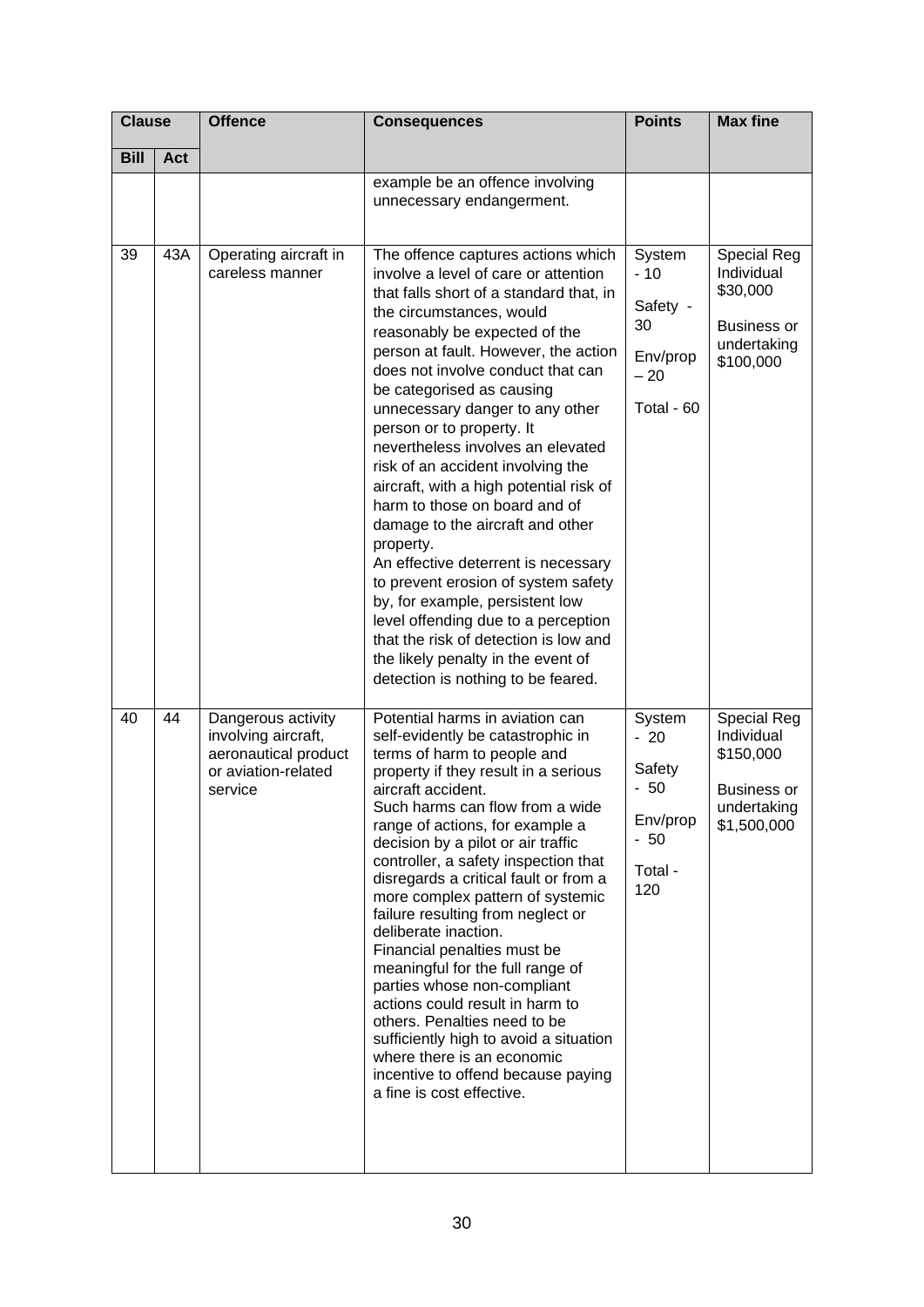| <b>Clause</b> |     | <b>Offence</b>                                              | <b>Consequences</b>                                                                                                                                                                                                                                                                                                                                                                                                                                                                                                                                                                                                                                                                                                                                                                                                                                                                                                                                                                                                                                                                                                                                                                                                                        | <b>Points</b>                                                             | <b>Max fine</b>                                                                                   |
|---------------|-----|-------------------------------------------------------------|--------------------------------------------------------------------------------------------------------------------------------------------------------------------------------------------------------------------------------------------------------------------------------------------------------------------------------------------------------------------------------------------------------------------------------------------------------------------------------------------------------------------------------------------------------------------------------------------------------------------------------------------------------------------------------------------------------------------------------------------------------------------------------------------------------------------------------------------------------------------------------------------------------------------------------------------------------------------------------------------------------------------------------------------------------------------------------------------------------------------------------------------------------------------------------------------------------------------------------------------|---------------------------------------------------------------------------|---------------------------------------------------------------------------------------------------|
| <b>Bill</b>   | Act |                                                             |                                                                                                                                                                                                                                                                                                                                                                                                                                                                                                                                                                                                                                                                                                                                                                                                                                                                                                                                                                                                                                                                                                                                                                                                                                            |                                                                           |                                                                                                   |
| 42            | 56  | Communicating false<br>information relating<br>to safety    | The integrity of the civil aviation<br>safety system relies on the<br>disclosure, exchange and<br>recording of accurate, reliable<br>information relating to the safety of<br>participants in, and the working<br>components of, the system.<br>False information compromises the<br>integrity of the safety system, so a<br>very high standard of care applies<br>to any person who provides<br>information knowing that it will<br>influence critical decisions that<br>could have life and death<br>consequences if based on<br>misleading information. False<br>information could conceal a design<br>flaw, component failure,<br>maintenance deficiency or<br>defective operational procedure<br>that almost certainly would result in<br>serious harm in the absence of<br>remedial action that the recipient of<br>the information could otherwise<br>have taken. Offending could result<br>in a person being permitted to<br>perform safety-critical tasks for<br>which they are not qualified.<br>The deliberate or reckless actions<br>involved in the offence add an<br>aggravating factor, given that the<br>offender knows in advance, or<br>should have known in advance the<br>potential consequential of their<br>actions. | System<br>- 51<br>Env/Prop<br>$-30$<br>Safety<br>$-30$<br>Total -<br>111  | <b>Special Reg</b><br>Individual<br>\$150,000<br><b>Business or</b><br>undertaking<br>\$1,500,000 |
| 97            | 43  | Endangerment<br>caused by holder of<br>an aviation document | Potentially catastrophic harm to<br>people and property can result<br>from offending conduct if it results<br>in a serious aircraft accident.<br>The very fact that a person is<br>required to hold a document<br>reflects that, for activity or service<br>to which the document relates,<br>regulation is necessary to manage<br>risks to other people and to<br>property if not performed<br>competently and according to the<br>relevant regulatory requirements.<br>Dangerous conduct by a document<br>holder displays very serious failure<br>to fulfil their responsibilities as a<br>person that the civil aviation<br>system has entrusted to undertake                                                                                                                                                                                                                                                                                                                                                                                                                                                                                                                                                                           | System<br>$-35$<br>Safety<br>$-50$<br>Env/prop<br>$-50$<br>Total -<br>135 | <b>Special Reg</b><br>Individual<br>\$180,000<br><b>Business or</b><br>undertaking<br>\$3,000,000 |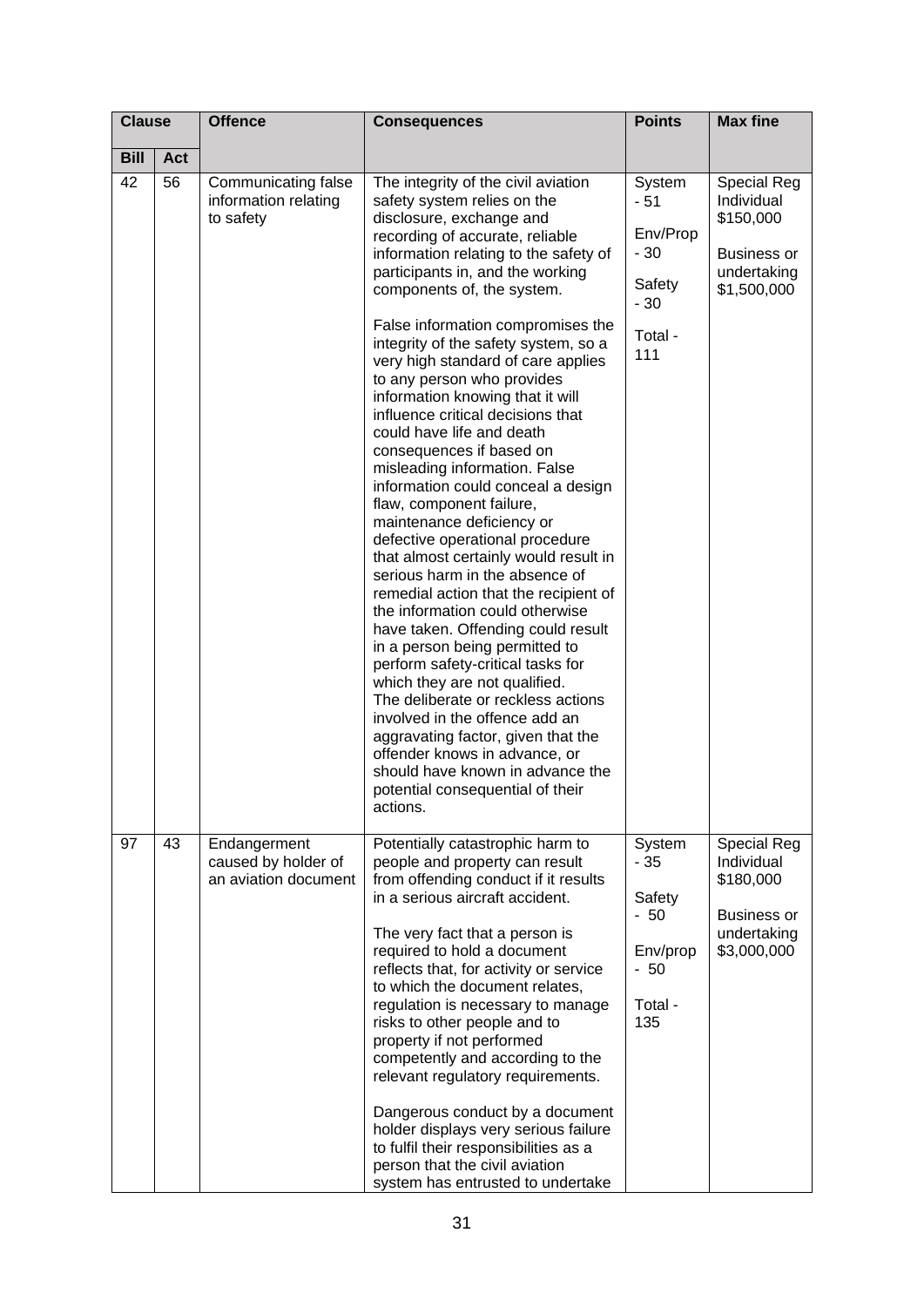| <b>Clause</b> |            | <b>Offence</b>                                                                                                                         | <b>Consequences</b>                                                                                                                                                                                                                                                                                                                                                                                                                                                                                                                                                                                                                                                                                                                                                                                                                                                                                                                                             | <b>Points</b>                                                         | <b>Max fine</b>                                                                                |
|---------------|------------|----------------------------------------------------------------------------------------------------------------------------------------|-----------------------------------------------------------------------------------------------------------------------------------------------------------------------------------------------------------------------------------------------------------------------------------------------------------------------------------------------------------------------------------------------------------------------------------------------------------------------------------------------------------------------------------------------------------------------------------------------------------------------------------------------------------------------------------------------------------------------------------------------------------------------------------------------------------------------------------------------------------------------------------------------------------------------------------------------------------------|-----------------------------------------------------------------------|------------------------------------------------------------------------------------------------|
| <b>Bill</b>   | <b>Act</b> |                                                                                                                                        |                                                                                                                                                                                                                                                                                                                                                                                                                                                                                                                                                                                                                                                                                                                                                                                                                                                                                                                                                                 |                                                                       |                                                                                                |
|               |            |                                                                                                                                        | an activity or service competently<br>and safety.                                                                                                                                                                                                                                                                                                                                                                                                                                                                                                                                                                                                                                                                                                                                                                                                                                                                                                               |                                                                       |                                                                                                |
| 98            | 46         | Acting without<br>necessary aviation<br>document                                                                                       | The aviation document is central to<br>the regulator's control of entry into,<br>participation in and exit from the<br>aviation safety system. Aviation<br>documents are evidence that the<br>person or thing in respect of which<br>the document is held has, as the<br>case may be, the competence,<br>qualifications, skill, resources, or<br>meets the necessary standards, for<br>conformity with safety requirements<br>of the Act and rules. The aviation<br>document identifies the holder to<br>the regulator for monitoring,<br>compliance and enforcement<br>purposes.<br>Offending carries a high degree of<br>untreatable risk that may not be                                                                                                                                                                                                                                                                                                     | System<br>- 51<br>Safety-<br>$-30$<br>Env/prop<br>- 15<br>Total - 96  | <b>Special Reg</b><br>Individual<br>\$90,000<br><b>Business or</b><br>undertaking<br>\$300,000 |
|               |            |                                                                                                                                        | detected until it manifests in a<br>serious accident or incident. This<br>defeats the purpose of a safety<br>system designed to manage risk<br>pre-emptively through the aviation<br>document regime and associated<br>requirements.                                                                                                                                                                                                                                                                                                                                                                                                                                                                                                                                                                                                                                                                                                                            |                                                                       |                                                                                                |
| 101           | 49         | Communicating false<br>information or failing<br>to disclose<br>information relevant<br>to granting or holding<br>of aviation document | The integrity of the aviation safety<br>system relies on the regulator<br>having all the information<br>necessary to establish whether the<br>applicant for an aviation document<br>meets the prescribed requirements<br>to exercise the privileges of the<br>document and is a fit and proper<br>person to do so. Once a person<br>has entered the system as a<br>document holder, system integrity<br>relies on the disclosure of<br>information about any change in<br>circumstances that affects or may<br>affect the person's continuing<br>ability under section 70 to satisfy<br>the fit and proper person test for an<br>aviation document holder.<br>A person who obtains a document<br>without disclosing full information<br>or who no longer meets fit and<br>proper person requirements poses<br>risks commensurate with the<br>significance of the information that<br>they have failed to disclose and the<br>nature of the activity to which it | System<br>$-51$<br>Env/prop<br>$-10$<br>Safety<br>$-20$<br>Total - 81 | <b>Special Reg</b><br>Individual<br>\$60,000<br><b>Business or</b><br>undertaking<br>\$200,000 |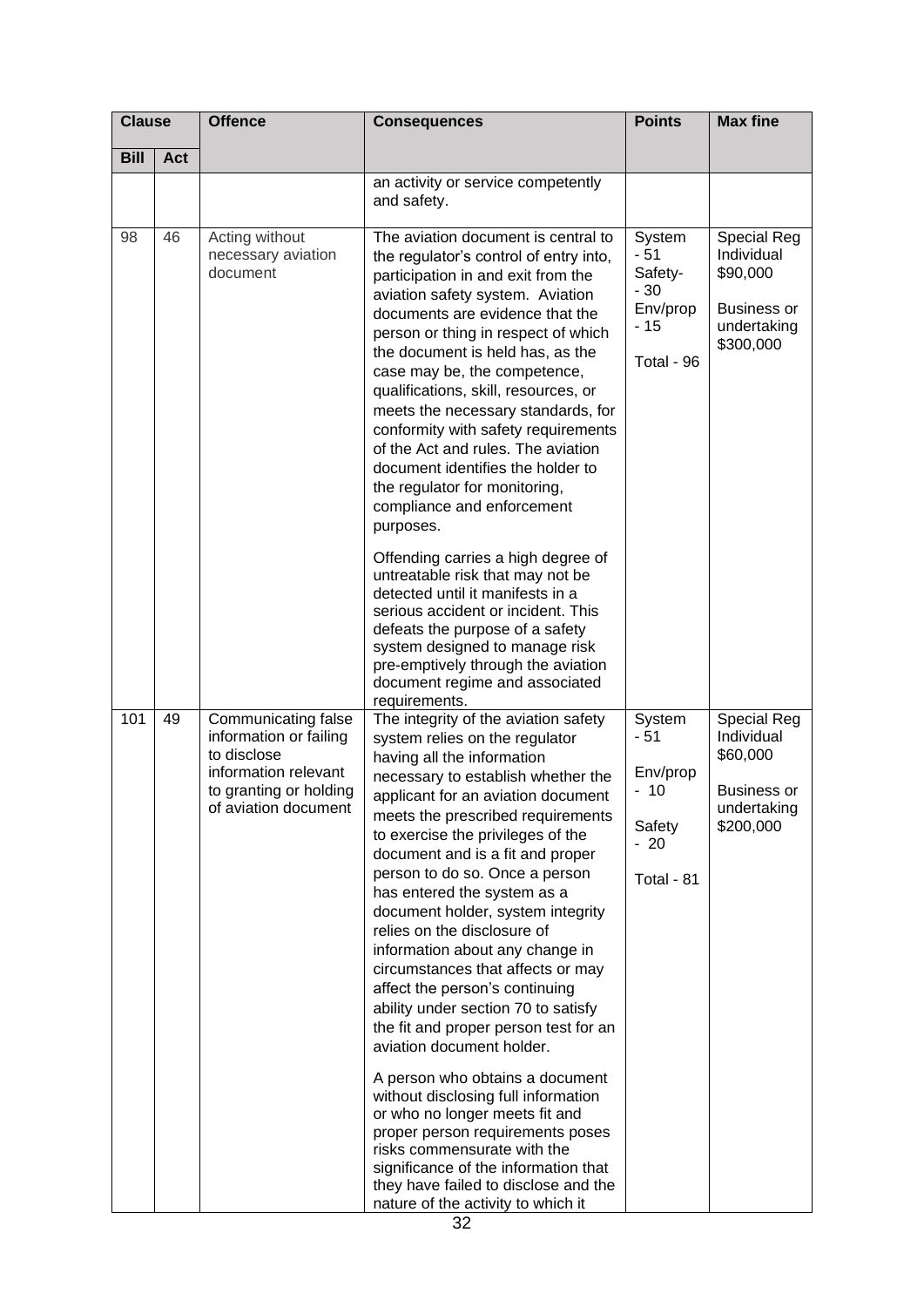| <b>Clause</b> |     | <b>Offence</b>                                                | <b>Consequences</b>                                                                                                                                                                                                                                                                                                                                                                                                                                                                                                                                                                                      | <b>Points</b>                                                         | <b>Max fine</b>                                                                                |
|---------------|-----|---------------------------------------------------------------|----------------------------------------------------------------------------------------------------------------------------------------------------------------------------------------------------------------------------------------------------------------------------------------------------------------------------------------------------------------------------------------------------------------------------------------------------------------------------------------------------------------------------------------------------------------------------------------------------------|-----------------------------------------------------------------------|------------------------------------------------------------------------------------------------|
| <b>Bill</b>   | Act |                                                               |                                                                                                                                                                                                                                                                                                                                                                                                                                                                                                                                                                                                          |                                                                       |                                                                                                |
|               |     |                                                               | relates, which, depending on the<br>nature of the information, may be<br>significant.                                                                                                                                                                                                                                                                                                                                                                                                                                                                                                                    |                                                                       |                                                                                                |
| 104           | 46A | Acting without<br>required medical<br>certificate             | Evidence of an aviation<br>participant's medical fitness is an<br>essential complement to evidence<br>of their technical competence to<br>operate an aircraft or undertake<br>other aviation activities in<br>circumstances where a medical<br>event could result in an accident or<br>serious incident. The aviation<br>safety system relies on the honest,<br>timely disclosure of medical<br>conditions and compliance with any<br>relevant requirements that the<br>Director may have imposed. Non-<br>disclosure of medical information<br>subverts the system.<br>A person who obtains an aviation | System<br>$-51$<br>Safety<br>- 15<br>Env/prop<br>$-10$<br>Total - 76  | <b>Special Reg</b><br>Individual<br>\$60,000                                                   |
|               |     |                                                               | document without disclosing full<br>medical information or who no<br>longer meets medical requirements<br>poses risks commensurate with the<br>nature of medical condition that<br>has been concealed.                                                                                                                                                                                                                                                                                                                                                                                                   |                                                                       |                                                                                                |
| 109           | 52B | Failure to notify<br>accident or incident                     | The obligation to report accidents<br>and incidents is an important<br>element of the aviation safety<br>system. Notifications allow the<br>Director and CAA to take prompt<br>compliance action and initiate<br>investigations into the cause of an<br>occurrence. Information derived<br>from notifications and<br>investigations informs the CAA's<br>understanding of risk in the aviation<br>sector.                                                                                                                                                                                                | System<br>$-51$<br>Env/prop<br>$-10$<br>Safety<br>$-10$<br>Total - 71 | Special Reg<br>Individual<br>\$60,000<br><b>Business or</b><br>undertaking<br>\$200,000        |
|               |     |                                                               | While the offence relates to actions<br>after an accident or incident has<br>already occurred, un-notified<br>incidents, in particular, may mean<br>that valuable safety information<br>does not come to the attention of<br>the CAA for appropriate action.                                                                                                                                                                                                                                                                                                                                             |                                                                       |                                                                                                |
| 282           | 44A | Failure to comply<br>with inspection or<br>monitoring request | The Director's inspection and<br>monitoring powers are fundamental<br>to the effective oversight of<br>compliance with aviation safety and<br>security requirements under the<br>Act and rules. It is through these<br>powers that the Director and the<br>CAA are able to monitor individual                                                                                                                                                                                                                                                                                                            | System<br>- 51<br>Safety<br>$-15$<br>Env/prop<br>$-10$                | <b>Special Reg</b><br>Individual<br>\$60,000<br><b>Business or</b><br>undertaking<br>\$200,000 |